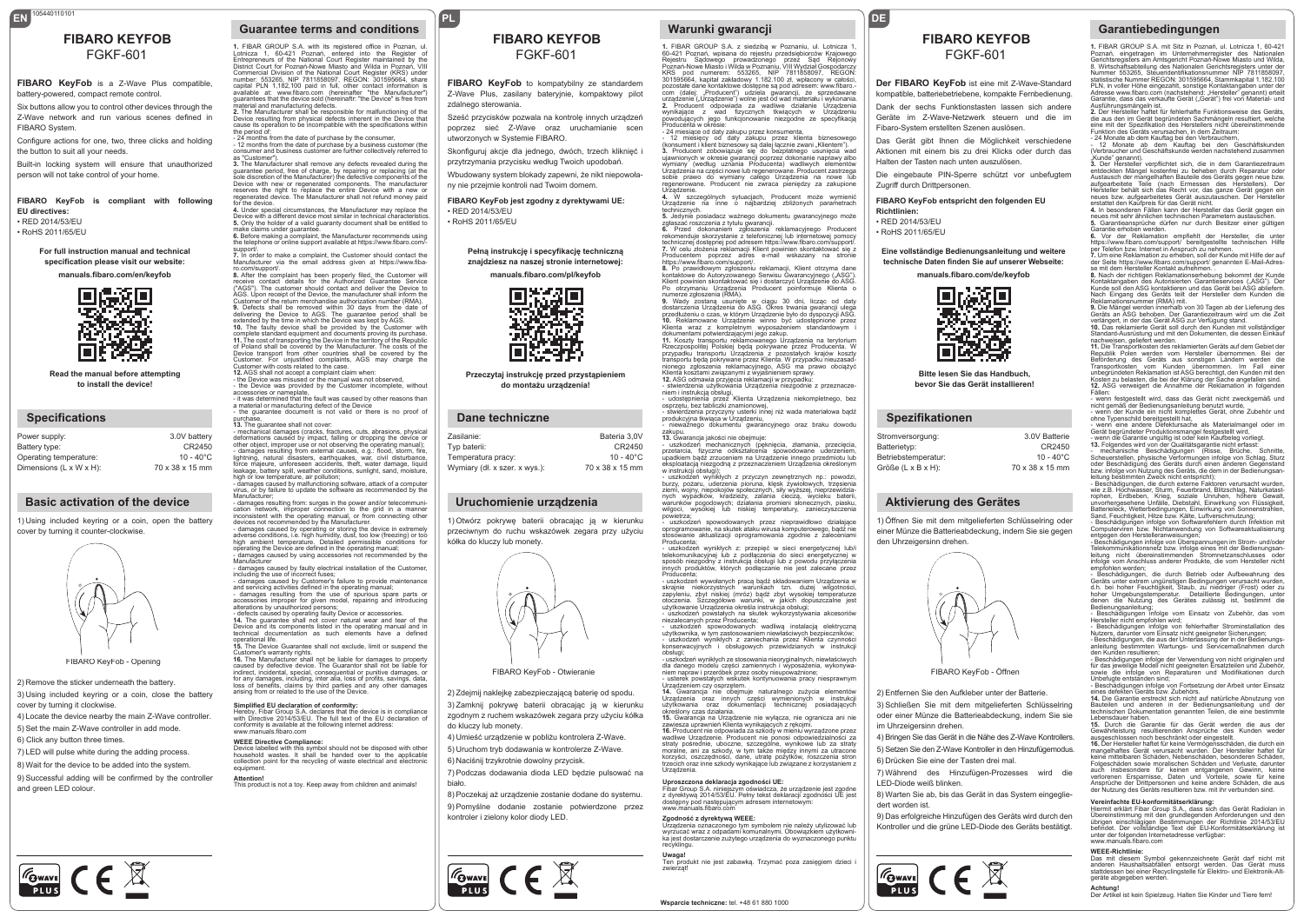# FGKF-601

#### **FIBARO KeyFob** est une télécommande compacte, compatible Z-Wave Z-Wave Plus, alimentée par batterie piles. Six boutons vous permettent de contrôler d'autres appareils via le réseau Z-Wave et exécuter diverses scènes définies dans le système FIBARO.

Configurer des actions pour un, deux, trois clics et en maintenant le bouton pour répondre à tous vos besoins. Le système intégré de verrouillage veillera à ce que les personnes non autorisées ne puissent pas prendre le contrôle de votre maison.

#### **FIBARO KeyFob est conforme aux directives de l'UE suivantes:**

• RED 2014/53/EU • RoHS 2011/65/EL

#### **Pour le manuel et les spécifications techniques, s'il vous plait, visiter notre site Web:**

**manuals.fibaro.com/fr/keyfob**



**Lisez le manuel avant de tenter d'installer l'appareil!**

#### **Spécifications**

| Alimentation:                  | Batterie 3.0V       |
|--------------------------------|---------------------|
| Type de batterie:              | CR2450              |
| Température de fonctionnement: | $10 - 40^{\circ}$ C |
| Dimensions (L x P x H):        | 70 x 38 x 15 mm     |
|                                |                     |

### **Activation basique du module**

1) En utilisant le porte-clés inclus ou une pièce de monnaie, ouvrez le couvercle de la batterie en le tournant dans le sens antihoraire



FIBARO KeyFob - Ouverture

2) Retirez l'autocollant sous la batterie.

3) En utilisant le porte-clés inclus ou une pièce de monnaie, fermer le couvercle de la batterie en le tournant dans le sens horaire.

4) Ammener le périphérique à proximité du contrôleu principal Z-Wave.

5) Mettre le contrôleur principal Z-Wave en mode inclusion. 6) Appuyez trois fois sur un des bouton.

7) La LED clignotera en blanc pendant le processus

d'inclusion. 8) Attendez que l'appareil soit inclu.

9) L'inclusion réussie sera confirmée par le contrôleur et la LED de couleur verte.



#### **FR ES Conditions de la garantie**

**FIBARO KEYFOB**<br>
FGKF-601<br>
FGKF-601<br>
FGKF-601<br>
FGKF-601<br>
FGKF-601<br>
FGKF-601<br>
FGKF-601<br>
FGKF-601<br>
FGKF-601 Économique au numéro : 553265, No TVA 7811858097, REGON<br>|SIRET] : 301595664, capital social de 1 182 100 PLN entièrement<br>|ibéré : d'autres : coordonnées : sont : disponibles : au : site : 301595664, capital social de 1 182 100 PLN entièrement<br>d'autres coordonnées sont disponibles au site libéré, d'autres coordonnées sont disponibles au site<br>www.fibaro.com (ci-après le « Fabricant ») garantit que l'appareil<br>vendu (l'« Appareil ») est exempt de tout défaut de matériaux et de<br>fabrication. **2.** Le fabricant est responsable du fonctionnement défectueux de

l'Appareil en raison de vices physiques de l'Appareil provoquant son fonctionnement non conforme à la spécification du Fabricant

pendant la période de :<br>
- 24 mois à compter de la date d'achat par le consommateur,<br>
- 12 mois à compter de la date d'achat par l'entreprise, (le<br>
consommateur et l'entreprise sont ci-après dénommés<br>
collectivement le «Cl

l'Appareil défectueux par des pièces neuves ou remises à neuf. Le Fabricant se réserve le droit de remplacer tout l'Appareil par un autre, neuf ou remis à neuf. Fabricant ne rembourse pas le prix de<br>l'Appareil acheté

l'Appareil acheté. **4.** Dans des situations particulières, le Fabricant peut remplacer l'Appareil par un autre avec les paramètres techniques les plus

similaires. **5.** Seul le titulaire d'une garantie valide peut présenter des demandes de garantie. **6.** Avant de faire une demande de garantie, le Fabricant vous

recommande de profiter de l'assistance technique par téléphone ou<br>en ligne, accessible sur le site https://www.fibaro.com/support/.<br>7. Pour présenter la demande d'activation de garantie, le Client doit<br>s'adresser au Fabric

**8.** Après la présentation de la demande d'activation de garantie valide, le Client recevra des informations de contact pour le Service de garantie autorisé (« SGA »). Le client doit s'adresser au SGA et y fournir l'Appareil. Après avoir obtenu l'Appareil, le Fabricant communiquera au Client le numéro d'application unique (RMA).<br>9. Les vices seront éliminés dans un délai de 30 jours à compter de<br>la date de livraison de l'Appareil au SGA. La période de garantie est<br>prolongée du temps pend

disposition par le Client avec l'équipement standard complet et les

documents confirmant son achat. **11.** Les frais de transport de l'Appareil étant l'objet d'une réclamation sur le territoire polonais seront couverts par le Fabricant. Dans le<br>cas du transport d'autres pays, les frais de transport seront à la<br>charge du Client. Dans le cas d'une notification de la demande de<br>réclamation injustif concernant l'explication de la question.<br>12. SGA refuse d'accepter une réclamation en cas de

constatation de l'utilisation abusive et non conforme au mode d'emploi de l'Appareil, - mettre à disposition l'Appareil incomplet, sans accessoires, sans

plaque signalétique de la part du Client,<br>- déterminer la cause du défaut autre que le vice de matériau ou de<br>production de l'Appareil,<br>- du document de garantie non valable et l'absence de preuve

d'achat. **13.** La garantie de qualité ne couvre pas :

- des dommages mécaniques (fissures, fractures, coupures, écorchures, déformation physique due à l'impact, la chute ou causée en laissant tomber sur l'Appareil un autre objet ou par l'utilisation abusive de l'Appareil par rapport de celle prévue dans le

mode d'emploi); - des dommages causés par des causes externes telles que: inondation, tempête, feu, foudre, catastrophes naturelles, tremblements de terre, guerre, troubles civils, cas de force majeure, accidents imprévus, vol, versement de liquide, fuite de la batterie,

conditions météorologiques; lumière du soleil, sable, humidité,<br>température élevée ou faible, pollution de l'air;<br>- des dommages causés par un logiciel défectueux en raison d'une<br>attaque de virus ou de ne pas mettre à jour recommandée par le fabricant; - des dommages causés par le fonctionnement ou le stockage dans

des conditions extrêmement défavorables, soit humidité élevée,<br>poussière, température ambiante trop basse (gel) ou trop haute. Les<br>conditions détaillées dans lesquelles il est possible d'utiliser<br>l'appareil détermine le mo

recommandés par le Fabricant; - des dommages causés par réseau électrique défectueux de

l'utilisateur, y compris l'utilisation de fusibles incorrects ; sur, y compris causés par négligence de maintenance et<br>en prévus dans le mode d'emploi de la part du Client :

d'entretien prévus dans le mode d'emploi de la part du Client ;<br>- des dommages résultant de l'utilisation des pièces de rechange et<br>des accessoires non originaux, incorrects pour le présent modèle,<br>d'effectuer des réparati non autorisées ;

- les défauts causés par la poursuite des travaux avec un Appareil ou un équipement défectueux. **14.** La garantie ne couvre pas l'usure normale des composants de l'Appareil et d'autres dispositifs mentionnés dans le manuel d'utilisateur et la documentation technique avec un temps spécifique

de fonctionnement.<br>**15.** La garantie de l'Appareil n'exclut pas, ne limite ni suspend les<br>droits du Client découlant de la garantie légale.<br>**16.** Le Fabricant décline toute responsabilité en cas de dommages matériels causés par un Appareil défectueux. Le Fabricant n'est pas responsable des dommages indirects, accessoires, spéciaux, consécutifs ou le préjudice moral ni des dommages, y compris mais

sans s'y limiter les pertes de profits, d'économies, de données, la<br>perte des prestations, des sinistres par des tiers et d'autres<br>dommages découlant de ou liés à l'utilisation de l'Appareil.

Declaration UE de conformite simplifiee:<br>Par la présente Fibar Group S.A. déclare que cet appareil est<br>conforme aux exigences essentielles et aux autres dispositions<br>pertinentes de la directive 2014/53/EU. Le texte complet suivante: www.manuals.fibaro.com

#### **Conformité à la directive DEEE:**

Le dispositif étiqueté avec ce symbole ne doit pas être éliminé avec d'autres déchets ménagers. Il doit être remis au point de collecte applicable pour le recyclage des déchets d'équipements électriques et électroniques.

**Attention!**<br>L'article n'est pas un jouet. Tenez les enfants et les animaux<br>éloignés!

## **FIBARO KEYFOB**

## FGKF-601

**FIBARO KeyFob** es un mando de control remoto Z-Wave Plus, emplea baterias. Seis botones permiten controlar otros dispositivos mediante la red Z-Wave y iniciar varias escenas definidas en la aplicación de FIBARO.

Configure acciones apretando una, dos o tres veces o manteniendo apretado el dispositivo durante unos segundos. El mando cuenta con un sistema de seguridad que impide que personas ajenas al sistema puedan accede.

#### **FIBARO KeyFob cumple las siguientes normativas de la UE:**

• RED 2014/53/EU • RoHS 2011/65/EU

**Para obtener el manual completo de instrucciones y especificaciones técnicas, por favor visite nuestra web:** 

**manuals.fibaro.com/es/keyfob**



**¡Lea el manual antes de intentar instalar el dispositivo!**

### **Especificaciones**

| Alimentación:             | Batería de 3.0V     |
|---------------------------|---------------------|
| Tipo de batería:          | CR2450              |
| Temperatura de trabajo:   | $10 - 40^{\circ}$ C |
| Dimensiones (L x A x AI): | 70 x 38 x 15 mm     |
|                           |                     |

#### **Activación básica del dispositivo**

1) Utilizando una moneda o anillo de llavero, abra la tapa de la batería girándola contra el sentido de los punteros



2) Remueva el sticker que acciona la batería. 3) Utilizando una moneda o anillo de llavero, cierre la tapa de la batería girándola en el sentido de los punteros del reloj.

4) Coloque el mando cerca del controlador Z-Wave. 5) Dentro de la aplicación del controlador Z-Wave, marque la opción añadir dispositivos.

6) Apriete cualquier botón del mando tres veces.

7) Durante el proceso de incorporar el mando al controlador, la luz del mando quedará en blanco.

8) Esperar hasta que el dispositivo se añada al sistema.

9) Una vez el proceso se haya realizado satisfactoriamente, se encenderá una luz verde.



**1.** FIBAR GROUP SA con domicilio social en la calle Lotnicza 1, 60-421 Poznan, inscrita en el Nacional Registro Judicial por el Juzgado de Distrito de Poznań-Nowe Miasto y Wilda, Sala 8a de lo Económico del Nacional Registro Judicial bajo el número: 553 265, CIF 7811858097, REGON [Número Estadístico]: 301595664, con el<br>capital social de 1.182.100 PLN, totalmente desembolsado, los<br>demás datos de contacto están disponibles en la página web:<br>www.fibaro.com (en adelante "Fabricant **PT**

FIBARO.

habitação.

**da UE:** • RED 2014/53/EU • RoHS 2011/65/EU

FGKF-601

**FIBARO KeyFob** é um comando Z-Wave Plus, compacto e alimentado a bateria. Os seis botões permitem-lhe controlar outros dispositivos dentro da rede Z-Wave e correr vários cenários definidos no sistema

Operação configurável para um, dois, três toques e manter pressionado, para corresponder a qualquer necessidade. Sistema interno de bloqueio assegura que pessoas não autorizadas possam controlar a sua

**Para manual de instruções completo e especificações técnicas por favor consulte o nosso website: manuals.fibaro.com/pt/keyfob**

**FIBARO KeyFob cumpre com as seguintes diretivas** 

**Leia o manual antes de tentar instalar o dispositivo!**

> Bateria de 3.0V CR2450  $10 - 40^{\circ}$ C 70 x 38 x 15 mm

> > S-v2.3

**Especificações**

Temperatura de funcionamento: Dimensões (C x L x A):

Alimentação: Tipo de Bateria:

**Ativação Básica do dispositivo**

1) Usando a chave incluída ou uma moeda, feche a tampa da bateria girando-a no sentido anti-horário.

2) Remova o adesivo por debaixo da bateria. 3) Usando a chave incluída ou uma moeda, feche a tampa da bateria girando-a no sentido horário. 4) Posicione o dispositivo perto do controlador Z-Wave. 5) Coloque o controlador Z-Wave em modo de inclusão.

FIBARO KeyFob - Abertura

7) O LED pulsará em branco durante o processo de

8) Espere até que o dispositivo seja adicionado ao

9) A inclusão com sucesso será confirmada pelo controlador e pela cor verde do LED.

6) Pressione qualquer botão 3 vezes.

 $\frac{1}{\sqrt{2}}$   $\frac{1}{\sqrt{2}}$   $\frac{1}{\sqrt{2}}$ 

inclusão.

Sistema.

**FIBARO KEYFOB**<br> **FGKF-601**<br> **FGKF-601**<br> **FGKF-601**<br> **FGKF-601**<br> **FGKF-601**<br> **ECGEREY AND REGISTER AND REGISTER AND REGISTER AND REGISTED AND REGISTED ASSAUTED AND REGISTED AND REGISTED AND REGISTED AND REGISTED AND REGIST** 

sob número 553265, NIF 7811858097, REGON 301595664, capital social de 1 182 100 PLN pagado na sua totalidade, outros dados de<br>contato disponível sob: www.fibaro.com garante o Aparelho vendido<br>("Aparelho") está livre dos defeitos de material ou de produção). **2.** O funcionamento defeituoso do Aparelho que não conformará<br>com a informação comunicada por Fabricante que seja resultado<br>dos defeitos físicos do Aparelho será considerado a responsabilida-

- 12 meses da data de compra pelo comerciante (consumidor e consumidore comerciante serão em adelante junto denominados como "Cliente".<br>3. Após deste período de garantia, Fabricante deve remover gratultamente os defeitos p

revitalizado. Fabricante não reembolsará o Cliente. **4.** Nos casos particulares Fabricante pode substituir o Aparelho com

**5.** Apenas o proprietário do documento da garantia válido pode apresentar reclamações.<br>6. Antes de apresentar uma reclamação, Fabricante recomenda<br>contatar o Auxílio ao Cliente, via telefono ou e-mail na página Web:<br>https://www.fibaro.com/support.<br>7. Para apresentar uma reclamação Cli Fabricante por e-mail no endereço mencionado na página Web: https://www.fibaro.com/support. 8. Caso a reclamação será admitida, Cliente receberá o contacto<br>para seu Centro de Serviço Autorizado (CSA). Cliente deverá<br>contactar o CSA e entrega-lhe o Aparelho. Após receber o Aparelho<br>o Fabricante enviará ao Cliente (RMA). **9.** Os defeitos serão removidos dentro um prazo de 30 dias, contando da data de entrega do Aparelho a CSA. O período da garantia será estendido por tempo no qual o Aparelho se encontrará na disposição de CSA. **10.** Cliente deverá entregar o Aparelho reclamado junto com todos os acessórios estandartes e documentos comprovantes da sua compra. **11.** Custes de transporte do produto reclamado no territorio da Polónia serão cobrados pelo Fabricante. Caso o Aparelho será transportdo no estrangeiro, custes de transporte do produto reclamado serão cobrados pelo Cliente. Caso a reclamação seja injustificada, CSA tem direito a condenar o Cliente nas despesa

de de Fabricante no período de: - 24 meses da data de compra pelo consumidor,

um quais parámetros técnicos serão semelhantes.

relacionadas com a resolução do pedido.

produção deste Aparelho,

Fabricante;

**12.** CSA recusará uma reclamação no caso de:<br>- uma utilização abusiva do Aparelho e contra as recomendações<br>do manual, a entrega do Aparelho incompleto, sem acessórios, sem placa sinalética pelo Cliente, - a causa da falha do Aparelho seja não por defeito material ou da

- o documento da garantia seja inválido e falta dos documentos da<br>- o documento da garantia seja inválido e falta dos documentos da <u>sompra.</u><br>13. Eabricante não será responsável por nenhumas falhas ao. 13. Fabricante não será responsável por nenhumas falhas ao<br>património causadas por Aparelho defeituoso. Fabricante não será<br>responsável por nenhumas perdas indiretas, particulares,<br>consequentes ou morais, nem por nenhumas

físicas que sejam resultados de impacto, queda ou lançamento dum outro objeto em cima do Aparelho ou sua utilização abusiva, não indicada no manual); - danos que sejam resultado dum fator externo, p.ex.: inundacação, tempestade, incêndio, raios, terremotos, guerras, conflitos sociais, força maior, occorências imprevisíveis, roubo, inundação com um líquido, efusão de bateria, condições meteorológicas; raios de sol, areia, humidade, baixa ou elevada temperatura, polução do ar;

- danos que sejam resultado do funcionamento incorreto do<br>software, um ciberataque dum vírus, ou inconformidade com as<br>atualizações do software segundo as recomendações do fabricante;<br>- danos que sejam resultado das sobret

-apnoante,<br>· danos que sejam resultado do funcionamento do Aparelho ou seu armazém nas condições drasticamente desfavoráveis, entendidos como: humidade considerável, polinização, as temperaturas demasiado baixas (frio) ou altas. Condições particulares do uso do Aparelho se encontram descritos no manual; - danos que sejam resultado do uso dos acessórios não recomendados pelo Fabricante; recomendados pelo Fabricante;<br>- danos que sejam resultado das faltas na instalação elétrica do usuário, inclusive fusíveis inadequados; - danos que sejam resultado da falta de observação da correta

conservação e uso do Aparelho pelo Cliente, descritos no manual;<br>- danos que sejam resultado do uso das peças dos fabricantes<br>terceiros, peças ou acessórios impróprios para dado modelo,<br>reparações ou alterações condutas pe

Aparelho ou outras partes mencionadas no manual ou na documentação técnica que funcionam por um prazo definido.

15. A presente garantia não anula, limita nem suspende nenhuns<br>poderes de Cliente que resultam do chamamento de garantia.<br>16. Fabricante não será responsável por nenhumas falhas ao<br>património causadas por Aparelho defeituo poupanças, dados, bens, reclamações das pessoas terceiras ou outras perdas que serão o resultado ou serão ligados com o funcionamento do Aparelho.

**Declaração UE de conformidade simplificada:**<br>Fibar Group S.A. declara que este dispostivo está conforme com os<br>requisitos essenciais e outras disposições da Directiva 2014/53/EU.<br>O texto integral da declaração de conformi seguinte endereço de Internet: www.manuals.fibaro.com

O dispositivo rotulado com este símbolo não deve ser colocado com outros resíduos domésticos. Deve ser entregue no ponto de recolha aplicável para a reciclagem de resíduos de equipamentos eléctricos

**Cuidado!** Este produto não é um brinquedo. Mantenha longe de crianças e

**Conformidade da Diretiva WEEE:**

e electrónic

animais!

defectos en material y mano de obra. **2.** El Fabricante es responsable del funcionamiento defectuoso del Dispositivo debido a los defectos físicos inherentes al Dispositivo que causen su funcionamiento no conforme con las especificacio-<br>nes del Fabricante en el periodo de:

nes del Fabricante en el periodo de: - 24 meses desde la fecha de compra por parte del consumidor, - 12 meses desde la fecha de compra por parte del Cliente empresarial (consumidor y Cliente empresarial en lo sucesivo se denominan conjuntamente el "Cliente").<br>**3.** El Fabricante se compromete a eliminar sin cargo adicional, los<br>defectos revelados durante la garantía mediante la reparación o el

reemplazo (según el Fabricante lo considera oportuno) de los<br>componentes defectuosos del Dispositivo por las piezas nuevas o<br>reacondicionadas. El Fabricante se reserva el derecho de sustituir<br>todo el Dispositivo por uno nu

no reembolsa el dinero por el Dispositivo comprado.<br>**4. E**n situaciones especiales, el Fabricante podrá sustituir el<br>Dispositivo por otro con los parámetros técnicos lo más similares

posibles. **5.** Sólo el titular de una garantía válida puede presentar una

reclamación de Garantía.<br>6. Antes de presentar la reclamación, el Fabricante recomienda<br>contactarse con la asistencia técnica por teléfono o por Internet<br>cuyos datos están disponibles en la página https://www.fibaro.-

com/support/. **7.** Con el fin de presentar la reclamación, el Cliente debe ponerse en contacto con el Fabricante a la dirección de correo electrónico

indicada en la página https://www.fibaro.com/support/.<br>**8.** Después de haber presentado adecuadamente la reclamación, el<br>Cliente recibirá los datos de contacto al Centro autorizado de

servicio de garantía ("ASG"). El Cliente debe contactarse y entregar<br>el Dispositivo a la ASG. Tras la recepción del Dispositivo, el<br>Fabricante informará al Cliente sobre el número de la notificación (RMA). **9.** Los defectos serán eliminados dentro de los 30 días, a contar

desde la fecha de entrega del Dispositivo al ASG. El periodo de garantía se extiende por el tiempo en el que el Dispositivo esté a

disposición del ASG.<br>10. El Dispositivo, objeto de la reclamación, debe estar puesto a<br>disposición por el Cliente con el equipamiento completo estándar y<br>los documentos que confirman su compra.<br>11. Los gastos de transporte

reclamación, en el territorio de la República de Polonia serán cubiertos por el Fabricante. En el caso de transporte de otros países, los gastos de transporte serán a cargo del Cliente. En el<br>caso de una reclamación injustificada, ASG tiene el derecho de<br>cobrar al Cliente los gastos asociados con la aclaración del caso.<br>12. ASG se niega a aceptar

uso, - facilitar el Cliente, el Dispositivos incompleto, sin accesorios, sin

placa de identificación, - determinar la causa del defecto que no sea defecto de material o

de fabricación inherente al Dispositivo, - del documento de garantía inválido o falta de justificante de compra. **13.** La Garantía de calidad no cubre:

- los daños mecánicos (grietas, fracturas, cortes, abrasiones, deformación física debido a un golpe, caída o dejar caer otro objeto sobre el Dispositivo sobre el uso no conforme a su destino determinado en el manual de uso); - los daños ocasionados por causas externas, tales como: inundaciones, tormentas, incendios, rayos, desastres naturales,<br>terremotos, guerras, disturbios civiles, fuerza mayor, accidentes<br>imprevistos, robos, daños por líquidos, fugas de la batería,<br>condiciones climáticas;acción.d

o baja temperatura, contaminación atmosférica; - el daño ocasionado por el software que funcione incorrectamente,

debido al ataque del virus informático, o no utilizar la actualización<br>de software según lo recomendado por el Fabricante;<br>- los daños ocasionados por: sobrecargas en la red eléctrica y/o de<br>telecomunicaciones o conectrars Dispositivo en condiciones extremadamente adversas, es decir, alta humedad, polvo, temperatura baja (helada) o temperatura ambiente demasiado alta. Las condiciones específicas en las que es admisible utilizar el Dispositivo están determinas en el manual de uso; - los daños causados por el uso de accesorios no recomendados

por el Fabricante: - los daños causados por la instalación eléctrica defectuosa del usuario, incluyendo el uso de fusibles incorrectos; - los daños resultantes de ignorar el Cliente las acciones de

mantenimiento y servicio previstos en el manual de uso; - los daños resultantes del uso de las piezas de repuesto y

accesorios no-originales, inadecuados para el modelo, la realización de reparaciones y modificaciones por personas no autorizadas; - los defectos causados por continuar el uso del Dispositivo o

accesorios defectuosos.<br>**14.** La garantía no cubre el desgaste normal de las piezas del<br>Dispositivo y otras piezas mencionadas en el manual de uso y la documentación técnica con un tiempo de uso determinado. **15.** La garantía del Dispositivo no excluye, no limita y no suspende

los derechos del Cliente resultantes de la garantía.<br>10s derechos del Cliente resultantes de la garantía.<br>10s El Fabricante no se hace responsable de los daños ocasionados<br>por el Dispositivo defectuoso, licidentales, espec

Por medio de la presente Fibar Group S.A. declara que el dispositivo<br>cumple con los requisitos esenciales y cualesquiera otras<br>disposiciones aplicables o exigibles de la Directiva 2014/53/EU. El texto completo de la declaración UE de conformidad está disponible en la dirección Internet siguiente: www.manuals.fibaro.com

El dispositivo marcado con este símbolo no debe eliminarse ni<br>desecharse con los residuos domésticos. Es la responsabilidad del<br>usuario entregar el dispositivo fuera de funcionamiento a un punto

L'article n'est pas un jouet. Tenez les enfants et les animaux

**Declaración UE de conformidad simplificada:**

**Conformidad con la directiva RAEE:**

de reciclaje designado. **Precaución!**

éloignés!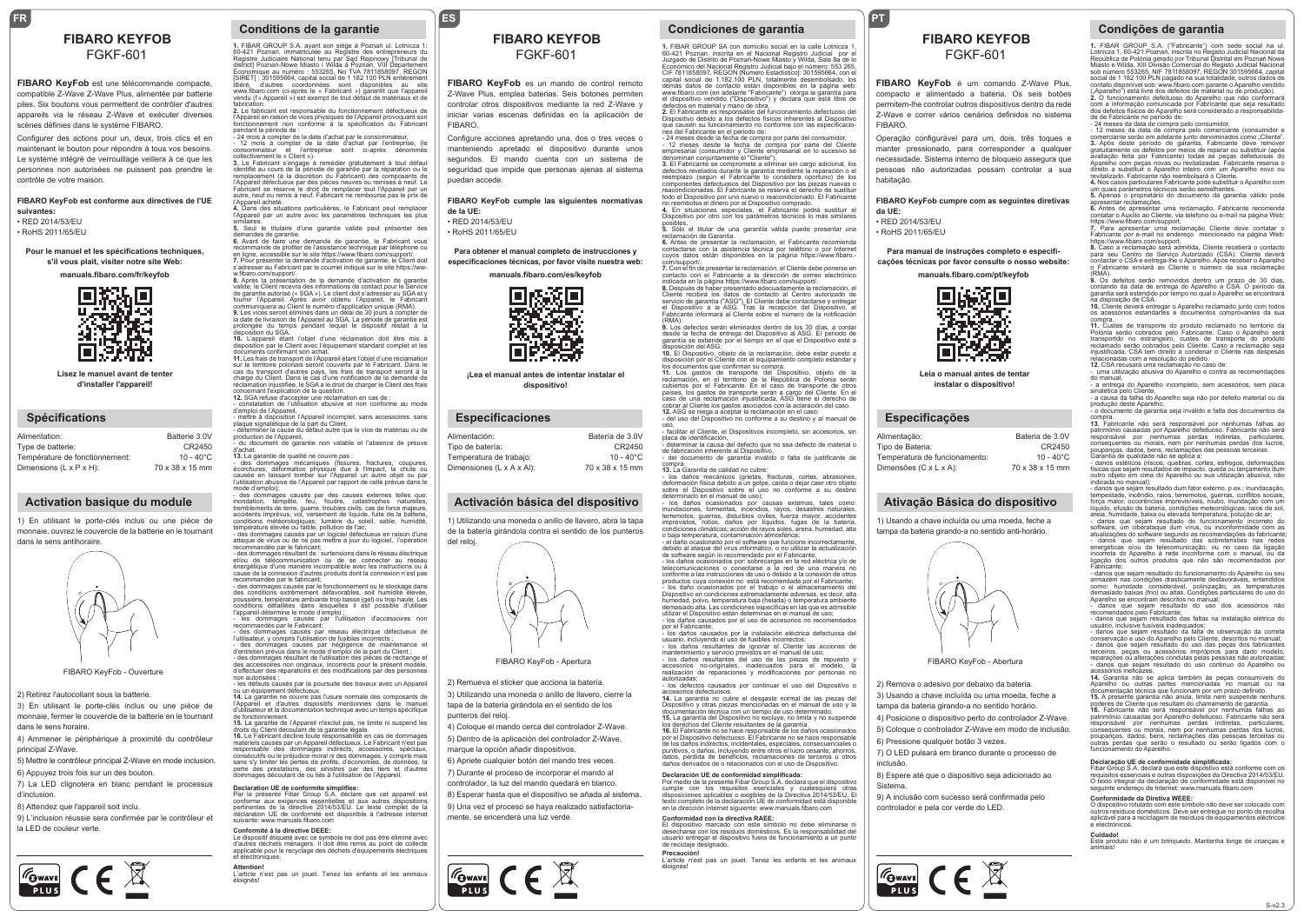### **IT NL** 105440010101 **FIBARO KEYFOB** FGKF-601

Il **FIBARO KeyFob** è un telecomando compatto alimentato a batteria compatibile con Z-Wave Plus. Sei pulsanti consentono di controllare altri dispositivi attraverso la rete Z-Wave ed eseguire varie scene definite nel sistema FIBARO.

Consente di configurare le azioni per uno, due, tre clicks e tenendo premuto il pulsante anche di soddisfare tutte le vostre esigenze. Il sistema Built-in di chiusura farà in modo che persone non autorizzate non possano prendere il controllo della vostra casa.

#### **FIBARO KeyFob è conforme alle seguenti direttive UE:**

• RED 2014/53/EU • RoHS 2011/65/EU

#### **Per il manuale di istruzioni completo e le specifiche tecniche si prega di visitare il nostro sito:**

**manuals.fibaro.com/it/keyfob**



**Leggere il manuale prima di installare il dispositivo!**

#### **Specifiche**

| Alimentazione elettrica: | Batteria 3.0V       |
|--------------------------|---------------------|
| Tipo di batteria:        | CR2450              |
| Temperatura operativa:   | $10 - 40^{\circ}$ C |
| Dimensioni (L x P x A):  | 70 x 38 x 15 mm     |
|                          |                     |

### **Attivazione di base del dispositivo**

1) Utilizzando il portachiavi incluso o una moneta aprire il coperchio della batteria ruotandolo in senso antiorario.



2) Rimuovere l'adesivo sotto la batteria.

**FOWAVE** CE

3) Utilizzando il portachiavi incluso o una moneta chiudere il coperchio della batteria ruotandolo in senso orario.

4) Individuare il dispositivo vicino al controllore Z-Wave principale.

5) Impostare il controller Z-Wave principale in modalità add.

6) Premere un tasto qualsiasi per tre volte. 7) Il LED mostra impulsi di colore bianco durante il processo di aggiunta.

8) Attendere che il dispositivo sia aggiunto nel sistema. 9) l'avvenuta aggiunta sarà confermata dal controller e il colore del LED diventa verde.



attacco del virus o mancato aggiornamento del software, come raccomandato dal Produttore; - danni derivanti da: sovratensioni nella rete di alimentazione e/o di telecomunicazioni o collegamento alla rete in modo non conforme alle istruzioni per l'uso o collegamento di altri prodotti la cui

**Garanzia**

periodo di:

del Dispositivo, il l<br>(RMA) al Cliente.

1. FIBAR GROUP S.A. con sede in Poznań, ul. Lotnicza 1, 60-421<br>Poznań, iscritta al registro delle imprese di Krajowy Rejestr Sądowy<br>tenuto dal Tribunale Circondariale Poznań-Nowe Miasto i Wilda di<br>Poznań, VIII Sezione Comm IVA) 7811858097, REGON (Codice statistico): 301595664, capitale sociale i.v. PLN 1.182.100, altri recapiti sono disponibili all'indirizzo:<br>www.fibaro.com (in seguito: "Produttore") concede la garanzia che il<br>dispositivo venduto ("Dispositivo") è privo di difetti di materiali o di lavorazione. **2.** Il Produttore è responsabile del malfunzionamento del Dispositivo a causa di difetti fisici insiti nel Dispositivo rendendo il suo funzionamento non conforme alle specifiche del Produttore nel

- 24 mesi dalla data di acquisto da parte del consumatore, - 12 mesi dalla data di acquisto da parte del cliente d'affari (il consumatore e il cliente d'affari sono in seguito denominati collettivamente "Cliente").<br>3. Il Produttore si impegna a rimuovere gratuitamente i difetti rilevati<br>durante la garanzia mediante riparazione o sostituzione (a<br>discrezione del Produttore) dei componenti difetto con parti nuove o ricondizionate. Il produttore si riserva il diritto di sostituire l'intero Dispositivo con uno nuovo o ricondizionato. Il produttore non restituisce i soldi per il Dispositivo acquistato. **4.** In situazioni particolari, il Produttore può sostituire il Dispositivo<br>con un altro dai parametri tecnici possibilmente più simili. **5.** Solo il titolare di una garanzia valida può presentare richieste a titolo di garanzia. **6.** Prima di presentare il reclamo il Produttore raccomanda di contattare l'assistenza tecnica per telefono o internet disponibile<br>all'indirizzo https://www.fibaro.com/support/.<br>7. Al fine di presentare il reclamo, il Cliente deve contattare il Produttore mediante indirizzo e-mail indicato sulla pagina ntips://www.fibaro.com/support/.<br>https://www.fibaro.com/support/.<br>8. Dopo una presentazione corretta del reclamo. il Cliente riceverà i **8.** Dopo una presentazione corretta del reclamo, il Cliente riceverà i<br>recaptit del Servizio di Assistenza Autorizzato ("ASG"). Il cliente<br>dovrà contattare e consegnare il Dispositivo all'ASG. Al ricevimento<br>del Dispositi

**9.** I difetti verranno rimossi entro 30 giorni, a partire dalla data di<br>consegna del Dispositivo all'ASG. Il periodo di garanzia viene esteso per il tempo in cui il dispositivo e' stato messo a disposizione dell'ASC.<br>10. Il Dispositivo oggetto del reclamo dovrà essere messo a<br>disposizione da parte del Cliente con equipaggiamento standard ed<br>i documenti che confermano il suo acquisto.<br>11. Le spese di trasporto del Dispositivo

caso di trasporto del Dispositivo da altri paesi, le spese di trasporto sono a carico del Cliente. In caso di un reclamo ingiustificato, l'ASG

ha la facoltà di addebitare al Cliente i costi relativi alla pratica.<br>12. ASG si rifiuta di accettare il reclamo in caso di:<br>- accertamento che il Dispositivo sia stato utilizzato in modo non<br>conforme all'uso e istruzioni

materiale o di fabbrica insito nel Dispositivo, - documento di garanzia non valido e la mancanza di prova di

acquisto.<br>13. La garanzia di qualità non copre:<br>- danni meccanici (crepe, fratture, tagli, abrasioni, deformazioni<br>fisiche dovute all'impatto, caduta del Dispositivo stesso o di un altro<br>oggetto sul Dispositivo o il suo ut

- danni derivanti da cause esterne, come ad esempio: innordazioni,<br>tempeste, incendi, fulmini, disastri naturali, terremoti, querre,<br>disordini civili di forza maggiore, incidenti imprevisti, furto, danni<br>dovuti al contatto

connessione non è raccomandata dal Produttore;<br>- danni indotti dal funzionamento o immagazzinamento del<br>Dispositivo in condizioni estremamente avverse, cioè umidità alta,<br>polvere, temperatura troppo bassa (gelo) o tr condizioni specifiche nelle quali è consentito l'uso del Dispositivo sono specificate nelle istruzioni per l'uso; - danni causati da uso di accessori non consigliati dal Produttore;

- danni causati dall'impianto elettrico difettoso dell'utente, compreso

l'uso di fusibili non appropriati;<br>- danni derivanti dalla mancata manutenzione e assistenza prevista<br>- danni derivanti dall'arso da parte del Cliente;<br>- danni derivanti dall'uso di parti di ricambio e di equipaggiamento<br>n

e modifiche da parte di persone non autorizzate; - difetti causati da un continuo utilizzo del Dispositivo o equipaggia-

FIBARO KeyFob - Apertura FIBARO KeyFob - Gaat open mento difettoso.<br>14. La garanzia non copre una normale usura delle parti del<br>Dispositivo o delle altre parti specificate nell'istruzione per l'uso e<br>documentazione tecnica il cui tempo di funzionarmento è specificato.<br>15. dispositivo difettoso. Il Produttore non è responsabile per danni indiretti, incidentali, speciali, consequenziali o morali, né per danni derivanti dalla perdita di profitti, risparmi, dati, perdita di benefici, pretese di terzi o altri danni derivanti o legati all'uso del Dispositiv

**Dichiarazione di conformità UE semplificata:**<br>Con la presente Fibar Group S.A. dichiara che questo dispositivo è<br>conforme ai requisiti essenziali ed alle altre disposizioni pertinenti<br>stabilite dalla direttiva 2014/53/ dichiarazione di conformità UE è disponibile al seguente indirizzo Internet: www.manuals.fibaro.com

**Conformità alla direttiva WEEE:**<br>I dispositivi contrassegnati da questo simbolo non devono essere<br>smaltiti o buttati via con rifiuti domestici. Fornire l'apparecchio fuori<br>uso ad un punto di riciclaggio designato è dell'utente. **Attenzione!** Il prodotto non è un giocattolo. Tenere lontano da bambini e animali

domestici!

## **FIBARO KEYFOB**

## FGKF-601

**FIBARO KeyFob** is een Z-Wave Plus compatible, batterij-gevoede, compacte afstand bediening. Met de zes knoppen kan je andere apparaten binnen het Z-wave netwerk bedienen en diverse toegewezen scenes te starten.

Configureer de bediening door een, twee, drie klikken of vasthouden van de knop. Een ingebouwde beveiliging zorgt ervoor dat onbevoegden de keyfob niet kunnen gebruiken.

#### **FIBARO KeyFob is conform de volgende EU-richtlijnen:**

• RED 2014/53/EU • RoHS 2011/65/EU

#### **De volledige handleiding en technische specificaties vindt u op onze website:**

**manuals.fibaro.com/nl/keyfob**



**Lees de handleiding voordat u overgaat tot installatie van het apparaat!**

#### **Specificaties**

| Voedingsbron:                      | 3.0V batterij       |
|------------------------------------|---------------------|
| Batterij type:                     | CR2450              |
| Bedrijfstemperatuur:               | $10 - 40^{\circ}$ C |
| Afmeting $(L \times B \times H)$ : | 70 x 38 x 15 mm     |
|                                    |                     |

#### **Basis activatie van het apparaat**

1) Gebruik de sleutelring of een munt om de batterijdeksel te openen, draai deze tegen de klokrichting in.



### 2) Verwijder de sticker onder de batterij.

3)  Gebruik de sleutelring of een munt om de batterijdeksel te sluiten, draai deze met de klokrichting mee

4) Plaats het apparaat dichtbij de Z-Wave controller.

5)  Plaats de Z-wave controller in de inclusie modus.

6)  Druk drie maal op elke willekeurige knop.

7)  LED knippert wit tijdens het inclusie proces. 8) Wacht tot het apparaat is toegevoegd aan het systeem.

 $\boxed{\frac{\mathscr{E}_{\text{Qwave}}}{\text{plus}}$   $\mathsf{C} \in \mathbb{X}$ 

9) Een succesvolle inclusie zal worden bevestigd door de controller en een groen kleurende LED.

## **Garantievoorwaarden**

**1.** FIBAR GROUP N.V. met maatschappelijke zetel te Poznań ul. Lotnicza 1, 60-421 Poznań, in het Register van de Nationale Hof via de Rechtbank voor Poznań-Nowe Miasto en Wilda, VIII Economische Afdeling geregistreerd onder nummer:301595664, BTW-nummer.7811858097, stat. nummer REGON: 301595664,<br>maatschappelijk kapitaal: 1.182.100 PLN , volledig betaald, andere<br>contactgegevens op: www.fibaro.com (hierna "fabrikant" genoemd )<br>garandeert dat het geleverde appara **2.** De fabrikant is verantwoordelijk voor de storing van de inrichting als gevolg van fysieke afwijkingen die inherent zijn aan de inichting waardoor de werking daarvan onvereninbaar is met de specificatie, aarvoor de tijd van:<br>1 dat n de tijd van:<br>24 maanden vanaf de datum van aankoop door de klant.

- 24 maanden vanaf de datum van aankoop door de klant, - 12 maanden vanaf de datum van aankoop door de klant die een ondernemer is ( de klant en de zakelijke klant worden hierna gezamenlijk aangeduid als "klant"). **3.** De fabrikant verbindt zich ertoe om gebreken onthuld tijdens de garantieperiode te verwijderen door middel van reparatie of

vervanging (naar keuze van de fabrikant) van de defecte<br>onderdelen. De fabrikant behoudtzich het recht de gehele inrichen<br>te de vervangen voor nieuwe of gereviseerde.<br>te vervangen voor nieuwe of gereviseerde. De fabrikant

nadere inrichting vervangen met de meest soortgelijk parameters. **5.** Alleen de houder van een geldige garantie kan garantieclaims

indienen.<br>6. Voor het indienen van een klacht adviseert de fabrikant de

6. Voor het indienen van een klacht adviseert de fabrikant de<br>telefonische of online hulp te gebruiken beschikbaar op<br>https://www.fibaro.com/support/<br>7. Om een klacht in telenen, moet de klant contact opnemen met<br>de produc

de producent onder het e<br>https://www.fibaro.com/support/. **8.** Na de juiste indiening van de klacht zal de klant contactgegevens

ontvangen van een Authorised Garantieservice<br>ˈ"ASG"). De klant moet me de service contact opnemen en de

( "ASG"). De klant moet me de service contact opnemen en de inrichting naar de ASG leveren. Na ontvangst van de fabrikant van de inrichting zal u op de hoogte worden geld van de aanvraagnum-mer (RMA). **9.** Gebreken zullen binnen 30 dagen worden verwijderd, te rekenen vanaf de datum van levering van de inrichting aan de ASG. De garantieperiode wordt verlengd met de tijd waarin het inrichting

beschikbaar was om de ASG. **10.** De inrichting onder klacht moet door de klant worden geleverd met een complete standaarduitrusting en documenten die zijn

aankoop bevestigen.<br>11. Transportkosten van de inrichting onder klacht op het gebied van<br>Polen zullen worden gedekt door de fabrikant. In het geval van<br>transport van andere landen zijn de transportkosten voo

van de klant. In het geval van een onterechte klacht heeft ASG het recht om de klant met kosten belaten in verband met de uitleg van

de zaak.<br>12. ASG weigert de aanvaarding van klacht indien:<br>- de inrichting niet werd gebruikt volgens de bestemming en de<br>gebruiksaarwijzing,<br>accessoires, zonder naambord,<br>- de inrichting niet compleet door de klant werd g

inherent aan de inrichting is, - garantiedocument ongeldig is en bij het ontbreken van bewijs van

aankoop.<br>13. Garantie geldt niet voor:<br>- mechanische beschadiging (scheuren, breuken, doorsnijding,<br>afvegen van het materiaal, fysieke vervorming door schokken,<br>vallen of laten vallen op de inrichting van andere objecten o gebruiksaanwizing);

- schade als gevolg van externe oorzaken, zoals: overstroming, storm, brand, blikseminslag, natuurrampen, aardbevingen, oorlog, onlusten, overmacht, onvoorziene ongevallen, diefstal, waterscha-de, vloestoffen, lekkage van batterijen, weersomstandigheden; zonlicht, zand, vocht, hoge of lage temperaturen, luchtverontreini-

ging; - schade veroorzaakt door slecht functionerende software wegens virusaanval, of de software-update niet gebruiken zoals aa door de fabrikant;

door de labrikant;<br>- schade door: pieken in het elektriciteitsnet en / of telecommunicatie<br>of aansluiten op het net op een wijze die strookt met de instructies ol of aansluiten op het net op een wijze die strookt met de instructies of<br>vanwege de aansluiting van andere producten waarvan de<br>verbinding door de fabrikant wordt niet aanbevolen;<br>stronding door de fabrikant wordt niet aanb

de gebruiksaanwijzing bepaald; - schade veroorzaakt door het gebruik van accessoires die niet door de fabrikant zijn aanbevolen;<br>
- schade veroorzaakt door defecte elektrische installatie inclusier

- schade veroorzaakt door defecte elektrische installatie, inclusief<br>- schade als gevolg van defecte en defectivaties als gevolg van de als gevolg van defectivaties on defectival<br>- schade als gevolge van de vervaardosing d

reparaties en modificaties door onbevoegden; - processes component veroorzaakt door het gebruik van een defecte inrichting of

accessoires.<br>14. De garantie dekt geen normale slijtage van onderdelen van de<br>inrichting of andere onderdelen die in de handleiding en de<br>technische documentatie zijn vermeld met een specifieke tijdstip.<br>15. De garantie vo

de rechten van de klant op de garantie op.<br>16. De fabrikant is niet aansprakelijk voor schade aan eigendom **16.** De fabrikant is niet aansprakelijk voor schade aan eigendom-<br>men als gevolg van de defecte inrichting. De fabrikant is niet<br>aansprakelijk voor indirecte, incidentele, speciale schade,<br>gevolgschade of bestraffende sch voor schaden daaronder ook voor de gederfde winst, besparingen, gegevens, verlies van uitkeringen, aanspraken van derden of andere schade die voortvloeit uit of gerelateerd is aan het gebruik van inrichting.

#### **Vereenvoudigde EU-conformiteitsverklaring:**

Hierbij verklaart Fibar Group S.A. dat het toestel voldoet aan de essentiële eisen en de andere relevante bepalingen van richtlijn 2014/53/EU. De volledige tekst van de EU-conformiteitsverklaring kan worden geraadpleegd op het volgende internetadres: www.manuals.fibaro.com

#### **WEEE Richtlijn Overeenstemming:**

Een apparaat met dit symbool dient niet met het normale huisvuil afgevoerd te worden. Het dient ingeleverd te worden bij een recycle of inzamelpunt voor elektronische apparatuur.

**Opgelet!**<br>Het product is geen speelgoed. Houd kinderen en dieren weg!

## **FIBARO KEYFOB**

**SV**

FGKF-601

**Garanti**

1. FIBAR GROUP S.A. med säte i Poznan, ul. Lothicza 1, 60-421<br>Poznan, registrerat i företagsregistret inom det nationella<br>domstolsregister som förs av tingsrätten Poznan-Nowe Miasto och<br>Wilda i Poznan, avdelning VIII för e

7811858097, REGON: 301595664, aktiekapital 1182 100 zloty som<br>ar inbetalt i sin helhet, andra kontaktuppgifter finns på: www.fibaro-<br>com (nedan kallat "Tillverkaren"), garanterar att den sålda<br>anordningen ("anordningen") ä

- 24 månader från inköpsdatum av konsumenten,<br>- 12 månader från inköpsdatum av företagskunden (konsumenten<br>och företagskunden är nedan kallade tillsammans "Kunden").<br>3. Tillverkaren åtar sig att kostnadsfritt åtgärda fel s

hela anordningen mot en ny eller renoverad anordning. Tillverkaren återbetalar inte den inköpta anordningen. **4.** I särskilda situationer kan Tillverkaren byta ut anordningen mot en annan anordning med de mest likartade tekniska parametrar. **5.** Endast den som har en giltig garantihandling kan göra gällande garantianspråk.<br>**6.** Tillverkaren rekommenderar att kontakta vår tekniska support via<br>telefon eller internet på följande adress: https://www.fibaro.com/sup-<br>port/ innan du anmäler din reklamation. **7.** För att göra en reklamation ska Kunden kontakta Tillverkaren via den e-postadress som anges på https://www.fibaro.com/support/. **8.** Efter att Kunden gjort sin reklamationsanmälan på rätt sätt får

Kunden kontaktuppgifter till en auktoriserad garantiverkstad,<br>("ASG"). Kunden ska kontakta och leverera anordningen till AGS.<br>Efter att anordningen tagits emot informerar Tillverkaren Kunden om<br>ett returnummer (s.k. RMA-nu

tillsammans med komplett standardutrustning och handlingar som styrker köpet. **11.** Transportkostnader för den reklamerade produkten i Republiken Polen ska täckas av Tillverkaren. Vid transport av anordningen från<br>andra länder ska transportkostnader täckas av Kunden. Vid en<br>omotiverad reklamationsanmälan har ASG rätt att debitera Kunden<br>för de kostnader som uppstår

- anordningen har använts för andra användningsområden än de avsedda och i strid mot bruksanvisningen, - Kunden har levererat en ofullständig anordning utan tillbehör, utan

ugunanyn.<br>
en annan orsak till felet än material- eller tillverkningsfel på

anordningen har konstaterats,<br>og anarchingen ar ogiltig och inköpsbeviset saknas.<br>13. Kvalitetsgarantin täcker inte:<br>- mekaniska skador (sprickor, bräckage, snitt, nötning, fysiska<br>deformationer orsakade av slag, stöt, fal

blixtnedslag, naturkatastrofer, jordbävning, krig, social oro, force majeure, oförutsedda olyckshändelser, stöld, vätskespill, batteriläckage, väderförhållanden; solljus, sand, fukt, hög eller låg temperatur, luftförorening; - skador som orsakats av felaktig programvara, till följd av en datavirusattack eller bristande uppdatering av programvaran enligt<br>anvisningarna från Tillverkaren;<br>- skador till följd av överspänningar i kraftnätet eller/och telekommu-<br>nikationsnätet eller anslutning till elnätet på et bruksanvisningen eller på grund av anslutning av andra produkter som inte rekommenderas för anslutning av Tillverkaren; - skador som orsakats av användning eller lagring av anordningen under ytterst ogynnsamma förhållanden, dvs. hög fuktighet, damm,<br>för låg (frost) eller för hög omgivningstemperatur. Specifika<br>användningsförhållanden för anordningen beskrivs i bruksanvisningen; - skador till följd av användning av tillbehör som inte rekommenderas av Tillverkaren; - skador som orsakats av felaktig elinstallation hos Användaren, inbegripet användning av felaktiga säkringar; - skador till följd av Kundens underlåtenhet att utföra underhåll och service enligt bruksanvisningen; - skador till följd av användning av icke original reservdelar och utrustning som inte är avsedda för modellen, obehöriga reparationer och ändringar; - fel orsakade genom fortsatt användning av defekt anordning eller

utrustning.<br>**14. Garantin täcker inte naturligt slitage av anordningens<br>komponenter och andra delar med en viss bestämd användningstid** 

komponenter och andra delar med en viss bestämd användningstid<br>som anges i bruksanvisningen och den tekniska dokumentationen.<br>15. Garantin för anordningen varken utesluter, begränsar eller<br>upphäver Köparens rättigheter som

besparingar, data, uteblivna förmåner, anspråk från tredje part och andra skador som uppkommit till följd av eller i samband med

Förenklad EU-försäkran om överensstämmelse:<br>Härmed intygar Fibar Group S.A. att denna enhet står i<br>överensstämmelse med väsentliga egenskapskrav och övriga<br>felevanta bestämmelser som framgår av direktiv 2014/53/EU. Den<br>fol

**Överensstämmelse med WEEE-direktivet:** Enhet märkt med denna symbol ska inte slängas med vanligt hushållsavfall. Den ska lämnas in till insamlingsställen som har återvinning av elektrisk och elektronisk utrustning. **Uppmärksamhet!** Detta är inte en leksak. Förvaras utom räckhåll för barn och husdjur!

ärendet. **12.** ASG vägrar att godkänna reklamationen om:

märkskylt,

utrustning.

användningen av anordningen.

under.<br>- 24 månader från inköpsdatum av konsumenten,

**FIBARO KeyFob** är en batteridriven fjärrkontroll med stöd för Z-Wave Plus. De sex knapparna låter dig styra olika enheterna i Z-Wave nätverket samt starta scener som är skapade i FIBARO Systemet.

Konfigurera enheten att reagera på ett, två eller tre tryck alt. genom att hålla knappen nedtryckt. Enheten har ett inbyggt lås som stoppar obehöriga från att styra ditt hem.

#### **FIBARO KeyFob är kompatibel med följande EU-direktiv:** • RED 2014/53/EU

• RoHS 2011/65/EU

**För fullständig bruksanvisning och tekniska specifikationer, besök vår hemsida: manuals.fibaro.com/sv/keyfob**

四条码<br>欧米路

**Läs bruksanvisningen innan du försöker installera enheten!**

> 3.0V batteri CR2450  $10 - 40^{\circ}$ C 70 x 38 x 15 mm

**Aktivering av anordningen**

batteriluckan genom att vrida den moturs.

2) Ta bort dekalen som sitter under batteriet. 3) Använd medföljande nyckelring eller ett mynt för att stänga batteriluckan genom att vrida den medurs. 4) Håll enheten nära din Z-Wave controller.

FIBARO KeyFob - Öppning

7) LED-indikatorn kommer pulsa under inklussionen. 8)Vänta tills enheten är helt inne i systemet. 9) Lyckad inklussion signaleras genom ett grönt sken.

5) Gå in i inkluderingsläge 6) Tryck tre gånger på valfri knapp.

 $\frac{1}{\sqrt{2}}$   $\frac{1}{\sqrt{2}}$ 

1) Använd medföljande nyckelring, eller ett mynt, stäng

**Specifikationer**

Strömförsörjning: Batterityp: Drifttemperatur:  $M$ ått (L x B x H):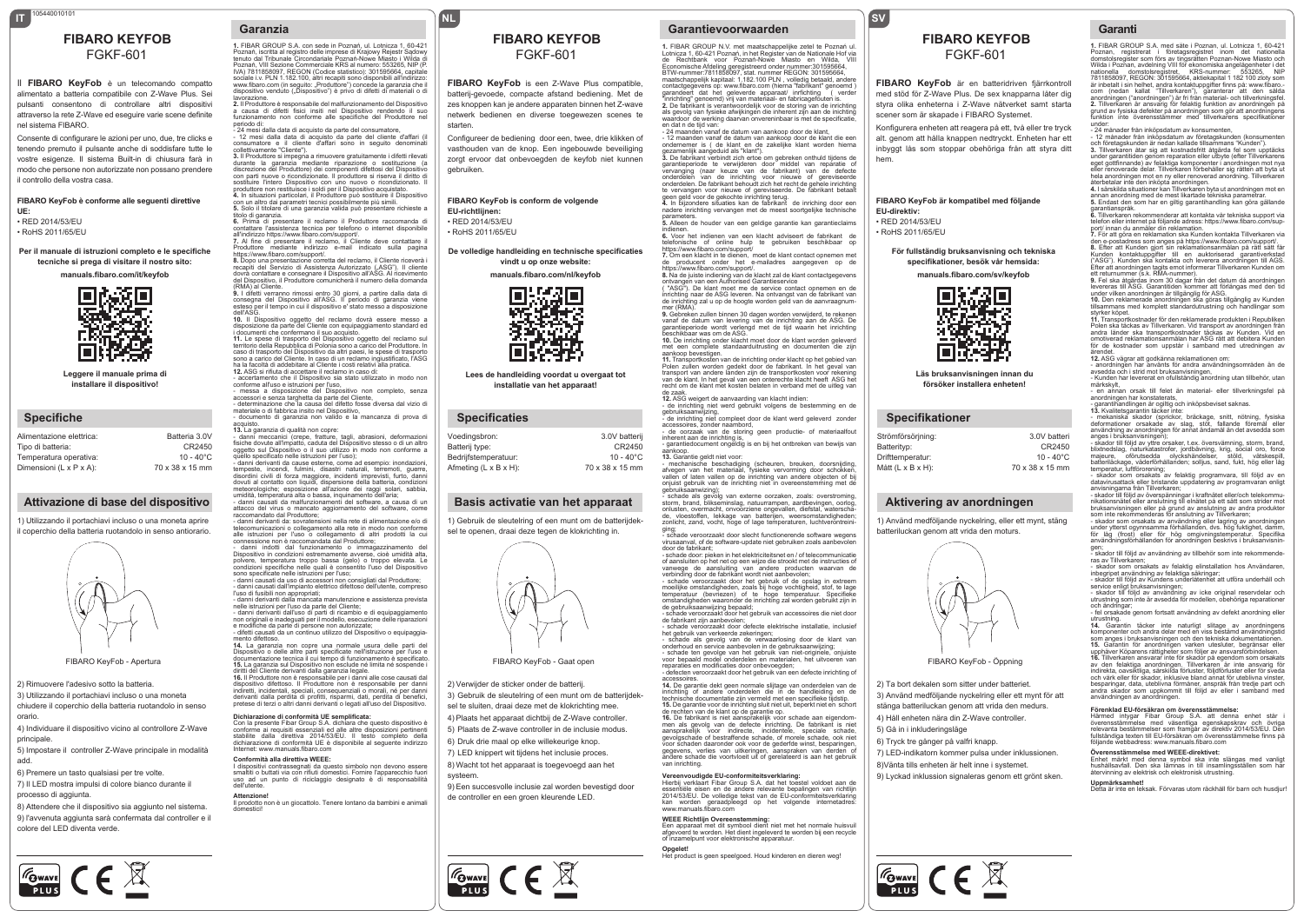# FGKF-601

**FIBARO KeyFob** este un dispozitiv compatibil Z-Wave Plus, alimentat cu baterie, folosit ca o telecomanda compacta. Sase butoane permit sa controlezi alte dispozitive prin reteaua Z-Wave si sa ruleze diverse scenarii in sistemul FIBARO.

Configurati actiunile pentru unul, doua, trei clickuri sau tineti apasat butonul in conformitate cu nevoile dumneavoastra. Sistemul inclus de blocare ne asigura ca persoanele neautorizate nu vor prelua controlul case idumneavoastra.

**FIBARO KeyFob este conform cu următoarele standarde ale Uniunii Europene:** • RED 2014/53/EU

• RoHS 2011/65/EU

**Pentru manualul complet de instrucţiuni, precum şi pentru specificaţiile tehnice vă rugăm să vizitaţi site-ul nostru:**

**manuals.fibaro.com/ro/keyfob**



**Citiţi manualul înainte de a încerca să instalaţi dispozitivul!**

#### **Specificații**

| Tensiune de alimentare: | baterie de 3.0V     |
|-------------------------|---------------------|
| Tip baterie:            | CR2450              |
| Temperatura de operare: | $10 - 40^{\circ}$ C |
| Dimensiuni (L x W x H): | 70 x 38 x 15 mm     |

#### **Activarea dispozitivului**

1) Folosind un inel de chei sau o monedă, deschideți capacul bateriei prin rotirea în sensul invers acelor de ceasornic.



2) Îndepărtați protecția de sub baterie

3) Folosind un inel de chei sau o monedă, închideți capacul bateriei prin rotirea în sensul acelor de ceasornic. 4) Pozitionati dispozitivul in apropierea controller-ului Z-Wave.

5) Setati controllerul principal Z-Wave in modul adaugare.

6) Apasati orice buton de trei ori.

**FOWAVE** CE X

7) LED-ul se va aprinde pulsatoriu alb in timpul procesului de adaugare.

8) Asteptati ca dispozitivul sa fie adaugat in sistem. 9) Adaugarea cu succes va fi confirmata de controller si

de culoarea verde a LED-ului.

#### **RO CSS CSS Garanție**

**FIBARO KEYFOB 1.** FIBARO KEYFOB **1.** FIBARO KEYFOB **1.** FIBARO KEYFOB **1. FIBAR GROUP S.A.** se sídlem v f Poznań, înregistrată în registrul antreprenorilor din Registrul Juridic<br>Național gestionat de Tribunalul Raional Poznań-Nowe Miasto și<br>Wilda în Poznań, Secția Economică VIII a Registrului Juridic Național sub numărul: 553265, CUI 7811858097, REGON:<br>301595664, capital social 1.182.100 zloți polonezi, vărsat în întregime, celelalte date de contact sunt disponibile la adresa:<br>www.fibaro.com (în continuare: "Producîtorul") garantează că<br>aparatul vândut ("Aparatul") nu prezintă defecțiuni de material și de fabricaţie. **2.** Producătorul este responsabil de funcţionarea deficientă a

Aparatului care decurge din defectele fizice existente în Aparat şi care duc la funcţionarea neconformă cu Specificaţia Producătorului

în perioada:<br>- 24 luni de la data achiziției de către consumatori,<br>- 12 luni de la data achiziției de către clienți business (consumatorul<br>și clientul business sunt numiți în continuare "Clientul").<br>3. Producătorul fși asu sau regenerate. Producătorul își rezervă dreptul de a înlocui Aparatul în întregime cu unul nou sau regenerat. Producătorul nu va

returna banii pentru Aparatul achiziționat.<br>4. În anumite cazuri Producătorul poate înlocui Aparatul cu unul cu<br>5. Doar posesorul unui document valabil de garanție poate depune<br>5. Doar posesorul unui document valabil de ga

https://www.fibaro.com/support/. **7.** Pentru a depune reclamaţii Clientul trebuie să contacteze

Producătorul folosind adresa e-mail indicată pe site-ul<br>Artoguciatorul folosind adresa reclamației va fi efectuată corect<br>8. În cazul în care notificarea reclamației va fi efectuată corect<br>Clientul primește datele de conta

**9.** Defectele vor fi eliminate cel târziu în decursul a 30 de zile,<br>calculând de la livrarea Aparatului către SAG. Perioada de garanție se prelungește cu durata în care Aparatul a fost la dispoziția SAG<br>10. Aparatul pentru care s-a depus reclamația trebuie să fie transmis<br>Clientului Impreună III cu echipamentul Istandard Tomplet III<br>documentele de achiziți

Client. In cazul în care reclamația nu este justificată, SAG are<br>dreptul de a percepe de la Client costurile legate de clarificarea

cazului.<br>12. SAG refuză primirea reclamației în cazul:<br>- în care constată că Aparatul a fost utilizat în mod neconform cu<br>instrucțiunile de utilizare,<br>- în care Clientul va transmite Aparatul incomplet, fără echipament,<br>fă

- în care cauza constatată a defectului este alta decât defectul

materialului sau un defect de fabricaţie al Aparatului, - în care documentul de garanţie nu este valabil sau în cazul în care documentul de achiziție lipsește.<br>**13.** Garanția calității nu include:<br>- defecțiunile mecanice (fisurile, rupturile, tăieturile, frecările,<br>deformările cauzate de lovire, căredea sau aruncarea pe Aparat a

altui obiect sau din exploatarea neconformă cu destinația a Aparatului indicat în instrucțiunile de utilizare); paratului indicat în instrucțiunile de utilizare);<br>defecțiunile care rezultă din cauze externe, de ex.: inundații,

furtuni, incendii, fulgerare, calamități naturale, cutremure, război,<br>neliniște socială, forță majoră, accidente neprevăzute, furt, udare cu<br>lichide, scurgere din baterie, condiții atmosferice; actiunea razelor<br>solare, nis

în conformitate cu recomandările Producătorului; - defecțiunile care rezultă din: supratensiune a rețelei energetice și/sau de telecomunicații sau din conectarea la rețeaua electrică în .<br>mod neconform cu instrucțiunile de utilizare sau din cauza conectării<br>altor produse care nu sunt recomandate de către Producător:

altor produse care nu sunt recomandate de către Producător;<br>- defecțiunile cauzate de lucrul sau depozitarea Aparatului în condiții<br>extrem de nefavorabile, respectiv în caz de umiditate sporită, nivel<br>ridicat de praf, temp

sunt stabilite în instrucțiunile de utilizare; - defecțiunile apărute în urma utilizării accesoriilor nerecomandate de către Producător;<br>- defectiunile cauzate de instalația electrică deficitară a utilizatorului.

- defecțiunile cauzate de instalația electrică deficitară a utilizatorului,<br>inclusiv de utilizarea unor siguranțe necorespunzătoare;<br>- defecțiunile care decurg din neefectuarea de către Client a<br>operatiunilor de înreținere

- defecțiunile care decurg din utilizarea de piese de schimb și accesorii care nu sunt originale și necorespunzătoare pentru modelul respectiv, efectuarea de reparații și modificări de către persoane neautorizate;

- defecțiunile cauzate de continuarea utilizării Aparatului sau echipamentului defect. **14.** Garanția nu acoperă uzura normală a pieselor Aparatului și a

TIBARO KeyFob - Deschiderea and annum and annum annum annum annum annum annum annum annum annum annum annum an<br>the media and the media and the separation of the separation of the separation of the separation of the separa

drepturile cumpărătorului care decurg din gaj. **16.** Producătorul nu este responsabil pentru daunele materiale cauzate de Aparatul defect. Producătorul nu este responsabil de<br>pierderile indirecte, colaterale, ulterioare sau de pierderile morale,<br>nici pentru daunele, inclusiv pentru câștigurile, datele și economiile<br>pierdute, pierde

#### **Declarația UE de conformitate simplificată:**

Prin prezenta, Fibar Group S.A. declară că dispozitivul este în<br>conformitate cu Directiva 2014/53/EU. Textul integral al declarației<br>UE de conformitate este disponibil la următoarea adresă internet: www.manuals.fibaro.com

#### **Directiva de conformitate WEEE:**

Dispozitivul etichetat cu acest simbol nu poate fi aruncat împreună cu alte deșeuri menajere. Acesta va trebui predat la punctul de colectare pentru reciclarea deșeurilor de echipamente electrice și electronice.

**Atenţie!** Acest produs nu este o jucărie. A nu se lasa la indemana copiilor si a animalelor de companie!

## **FIBARO KEYFOB**

### FGKF-601

**FIBARO KeyFob** je kompaktní dálkový ovladač. Je Z-Wave Plus kompatibilní a napájený baterií. Šest tlačítek vám umožní ovládat jiná zařízení skrz Z-Wave síť a take spouštět různé scény definované v systému FIBARO.

Nastavte si akce pro jedno-, dvoj- a trojklik a take pro podržení. Tak jak potřebujete. Zabudovaný zamykací system zaručí, že neutorizovaná osoba nebude moci ovládat váš dům.

#### **FIBARO KeyFob je v souladu s následujícími EU nařízeními:**

• RED 2014/53/EU • RoHS 2011/65/EU

#### **Pro úplný instrukční návod a technické specifikace navštivte naše webové stránky:**

**manuals.fibaro.com/cs/keyfob**



**Přečtěte si návod před pokusem nainstalovat zařízení!**

### **Specifikace**

| Napájení:            | 3.0V baterie        |
|----------------------|---------------------|
| Typ baterie:         | CR2450              |
| Provozní teplota:    | $10 - 40^{\circ}$ C |
| Rozměry (D x Š x V): | 70 x 38 x 15 mm     |
|                      |                     |

#### **Základní zprovoznění zařízení**

1) Pomocí mince či přiloženého kroužku otevřete kryt baterie otočením proti směru hodinových ručiček.



#### 2) Odstraňte nálepku pod baterií.

3) Pomocí mince či přiloženého kroužku otevřete kryt baterie otočením ve směru hodinových ručiček. 4) Umístěte zařízení poblíž Z-Wave brány.

5) Nastavte hlavní Z-wave bránu do režimu učení.

6) Stiskněte třikrát libovolné tlačítko.

7) Během přidávání zařízení zabliká LED.

8) Počkejte dokud se zařízení nepřidá do systému. 9) Úspěšné přidání bude potrzeno jak bránou, tak

zelenou barvou LED.

 $\boxed{\frac{\mathcal{F}_{\text{G} \text{wavel}}}{\text{pus}}}$   $\text{C} \in \mathbb{X}$ 

### **1.** FIBAR GROUP S.A. se sídlem v Poznani, ul. Lotnicza 1, 60-421 Poznań, zapsaná v Obchodním rejstříku vedeném u Obvodníh soudu Poznań-Nowe Miasto i Wilda v Poznani, VIII. obchodní oddělení, s číslem KRS: 553265, DIČ: 7811858097, IČO: 301595664, základní kapitál v hodnotě 1.182.100 PLN zaplacený v<br>plné výši, ostatní kontaktní údaje jsou dostupné na internetové<br>adrese: www.fibaro.com (dále jako: "Výrobce"), zaručuje, že<br>prodávané zařízení ("Zařízení") je

**RU**

**Для получения информации о полном руководстве по эксплуатации и техническим условиям, пожалуйста, посетите наш веб-сайт: manuals.fibaro.com/ru/keyfob**

**FIBARO KeyFob соответствует следующим** 

**FIBARO KeyFob** это компактный брелок, поддерживающий Z-Wave Plus и работающий от батареек. Шесть кнопок позволяют управлять другими Z-Wave устройствами и запускать различные

**Контроллер сценариев FIBARO KEYFOB** FGKF-601

Настройка конфигурации из одной, двух, трех нажатий или удерживание кнопки удовлетворит все ваши потребности. Защитная блокировка гарантирует, что посторонний человек не получит доступ к

пользовательские сценарии.

вашему дому.

**директивам ЕС:** • RED 2014/53/EU • RoHS 2011/65/EU

> **Перед попыткой установить устройство прочитайте руководство по эксплуатации!**

1) Используя комплектный ключ или монету, откройте батарейный отсек повернув его против часовой

3.0В батарея CR2450  $10 - 40^{\circ}$ C 70 x 38 x 15 mm

S-v2.3

**Начало работы**

2) Удалите наклейку под батарейкой.

5) Переведите Z-Wave контроллер в режим

6) Нажмите любую кнопку три раза на брелоке. 7) LED будет мигать во время процесса добавления

8) Дождитесь добавления устройства в сеть. 9) Успешное добавление подтверждается контроллером и зеленым свечением LED.

**FOWAVE** CE X FHI

3) Используя комплектный ключ или монету, закройте батарейный отсек повернув его по часовой стрелке. 4) Расположите устройство вблизи Z-Wave

FIBARO KeyFob - Открытие

Тип батареи: Рабочая температура: Габариты (Д x Ш x В):

стрелки.

контроллера.

устройства.

добавление устройства.

**Гарантия**

1. Компания - FIBAR GROUP - S.A. с местонахождением в<br>Познани, по адресу: ul. Lotnicza 1, 60-421 Роzлаń, внесенная в<br>Реестр предпринимателей Государственного судебного реестра<br>Районного суда Познань Нове-Място и Вильда в REGON: 301595664, уставный капитал PLN 1.182.100 оплаченный полностью, остальная контактная информация доступна по адресу: www.fibaro.com (далее "Производитель") гарантирует, что продаваемое устройство (далее: "Устройство")

является свободным от дефектов материала или изготовления.<br>2. Производитель несет ответственность за неисправность<br>Устройства, из-за физических недостатков, присущих<br>Устройству, вызывающих его работу несоответствующую<br>спе

**3.** Производитель обязуется бесплатно удалить все дефекты, обнаруженные с течение гарантийного периода путем ремонта или замены (по усмотрению Производителя) дефектных элементов Устройства новыми или регенерированными. Производитель оставляет за собой право на замену всего оборудования новым или регенерированным. Производитель не возвращает деньги за купленное Устройство.<br>**4.** В особых случаях, Производитель может заменить<br>Устройство другим, с наиболее похожими техническими параметрами. **5.** Только держатель действующего гарантийного документа может предъявлять гарантийные претензии.<br>**6.** Перед предъявлением гарантийной претензии<br>Производитель рекомендует использовать телефонную или<br>онлайн техническую поддержку, доступную по адресу: https://www.fibaro.com/support/. **7.** С целью предъявить претензию Клиент должен связаться с Производителем по электронной почте, направленной в адрес<br>указанный на странице: https://www.fibaro.com/support/.

указанный на странице: https://www.fibaro.com/support/.<br>8. После правильного предъявления претензии, Клиент получит<br>контактную – информацию – авторизованного – гарантийного<br>сервиса ("АГС"). Клиент должен связаться с АГС и

предоставиться Клиентом вместе с комплектным стандартным оборудованием и документами, подтверждающими покупку. **11.** Затраты на транспорт Устройства на территории Республики Польша несет Производитель. В случае транспорта Устройства из других стран, затраты на транспорт несет Клиент. В случае необоснованной гарантийной претензии, АГС имеет право обременить Клиента затратами, связанными с разъяснением дела.<br>49. АГС откозывается прицять претензию, в спицае

**12.** АГС отказывается принять претензию, в случае:<br>- обнаружения использования Устройства несоответственно с<br>- предсетавлением и руководством по эксплуатации,<br>- предсставления, без шильдика,<br>оборудования, без шильдика, - определения другой причины неисправности, чем дефект материала или изготовления, присущий устройству, недействительности гарантийного документа и отсутствия

доказательства покупки,<br>**13. Гарантия не распространяется на:<br>- механические поврежления (трешины, перепомы, порезы** 

- механические повреждения (трещины, перепомы, порезы,<br>ссадины, физическая деформация в результате удара, падения<br>или оброса на Устройство предназначению<br>несоответствующая предназначению Устройства,<br>определенному в руково

форс-мажор, непредвиденных случаев, кражи, залива жидкостью, протечки батареи, погодных условий, воздействия солнечного света, песка, влаги, высокой или низкой

- отпров ден ранополии восдуха,<br>- повреждения, вызванные неправильной работой<br>программного обеспечения, в результате вирусной атаки, или

программного обеспечения, в результате вирусной атаки, или<br>неиспользование обновлений программного обеспечения в<br>соответствии с рекомендациями Производителя;<br>- повреждения, вызванные: скачками напряжения в сети<br>электропит

- повреждения, вызванные работой или хранением Устройства в крайне неблагоприятных условиях, т.е. высокой влажности, напыления, слишком низкой (мороз) или слишком высокой температуре окружающей среды. Детальные условия, при каких допускается использование Устройства, определяются в<br>руководстве по эксплуатации:

руководстве по «коплуатации»<br>- повреждения, возникшие в результате использования<br>- повреждения, вызванные неправильной электрической<br>- повреждения, вызванные неправильной электрической<br>- повреждения, возникшие врезультате

эксплуатации; - повреждения, возникшие в результате применения неоригинальных, непредназначенных для этой модели запчастей и оборудования, выполнением ремонтов и модификаций неуполномоченными лицами;<br>- повреждения, возникшие в результате продолжения работь

- повреждения, возникшие в результате продолжения работы<br>неисправным Устройством или оборудованием.<br>**14. Г**арантия не распространяется на нормальный износ<br>деталей Устройства и других запчастей, указанных в<br>огределенным вр

причиненный имуществу вследствие дефекта Устройства. Производитель не несет ответственности за случайные, специальные, косвенные убытки или за моральный ущерб, включая, среди прочего, потерю прибыли, сбережений, данных<br>потерю льгот, претензии со стороны третьих лиц или другие потерю льгот, претензии со стороны третьих лиц или другие убытки, возникающие из или связанные с использованием Устройства.

Упрощенная декларация соответствия EC:<br>Fibar Group S.A. настоящим заявляет, что устройство<br>соответствует Директиве 2014/53/EU. Полный текст декларации<br>соответствия EC доступен по следующему адресу в сети<br>Интернет: www.man

**Соответствие директиве WEEE:**<br>Устройство, помеченное этим символом, не должно<br>утилизироваться вместе с другими бытовыми отходами.<br>Устройство должно быть передано в соответствующий пункт<br>электронного оборудования.<br>электро

**Внимание!** Этот продукт не является игрушкой. Беречь от детей и

животных!

доказательства покупки,

температуры, загрязнения воздуха;

výrobních vad.<br>**2.** Výrobce je zodpovědný za poruchy zařízení vzniklé v důsledku<br>fyzických vad neumožnujících použití zařízení v souladu s jeho

účelem po dobu: - 24 měsíců od data prodeje zařízení zákazníkovi, - 12 měsíců od data prodeje zařízení hospodářskému subjektu (zákazník a hospodářský subjekt je dále souhrnně označován jako

"Zákazník").<br>**3.** Výrobce se zavazuje k bezplatnému odstranění vad zjištěných během záručního období prostřednictvím opravy nebo výměny poškozených součástek za nové nebo repasované (dle rozhodnutí výrobce). Výrobce si vyhrazuje právo vyměnit celé zařízení za nové

nebo repasované. Výrobce za zakoupené zařízení nevrací<br>zaplacené peníze.<br>4. Ve výjimečných případech výrobce může vyměnit zařízení za jiné<br>s obdobnými technickými parametry.<br>5. Reklamaci může podat pouze držitel platného z

https://www.fibaro.com/support/. **7.** V případě podání reklamace by měl zákazník kontaktovat výrobce

prostřednictvím e-mailu, který je dostupný na internetových<br>stránkách https://www.fibaro.com/support/.<br>8. Po správně podané reklamaci zákazník obdrží kontaktní údaje<br>nejbližšího autorizovaného záručního servisu ("AZS"). Zá

se měl s AZS zkontaktovat a vadné zařízení doručit na jeho adresu. Po obdržení zařízení výrobce předá zákazníkovi číslo reklamace

(RMA).<br>9. Vady budou odstraněny v průběhu 30 dnů ode dne dodání<br>zařízení do AZS. V této situaci se záruční doba automaticky<br>prodlužuje o čas, ve kterém bylo zařízení k dispozici AZS.<br>10. Reklámované zařízení musí zákazník

koupi.<br>11. Náklady spojené s dopravou zařízení na území Polska hradí<br>výrobce. V případě dopravy zařízení z jiných států přepravní<br>náklady hradí zákazník. V případě neoprávněné reklamace AZS má<br>právo vymáhat od zákazníka ná

štítku, stitku,<br>- příčinou poruchy není materiálová nebo výrobní vada způsobená

výrobcem,<br>- záruční list je neplatný nebo chybí doklad o koupi.

**Спецификации** Источник питания: - záruční list je neplatný nebo chybí doklad o koupi.<br>13. Záruka se nevztahuje na:<br>- mechanické poškození (trhlina, říznutí, odření, ulomení,<br>deformace způsobené nárazem, upuštěním nebo jiným předmělem,<br>použití obsluze); - poškození způsobené vnějšími vlivy, např.: povodeň, bouřka,

požár, úder blesku, živelná pohroma, zemětřesení, válka, občanské nepokoje, zásah vyšší moci, nepředvídané nehody, krádež, zalití vodou nebo jinou tekutinou, vytečení baterie, povětrnostní<br>podmínky: působení slunečního záření, písku, vlhkosti, vysoké nebo<br>nízké teploty, znečištění ovzduší;<br>- poškození způsobené nefunkčním softwarem z důvodu napadení

počítačovým virem nebo neprovedenou či chybně provedenou aktualizací softwaru v souladu s doporučeními výrobce; - poškození způsobené přepětím v elektrické a/nebo telekomuni-

kační síti nebo připojením k energetické síti v rozporu s pokyny uvedenými v návodu k obsluze, nebo z důvodu připojení dalších zařízení, jejichž připojení výrobce nedoporučuje;<br>zařízení, jejichž připojení výrobce nebo skladováním zařízení v<br>nevhodných podmínkách, tzn. v místech s vysokou vlhkostí,<br>prašností, přiliš nízkou (mráz) nebo vysokou teplo

doporučeno výrobcem; - poškození způsobené vadnou elektrickou instalací, včetně

použitím nevhodných pojistek;<br>- poškození zpúsobené údržbou nebo konzervačními úkony<br>neshodnými s pokyny výrobce uvedenými v návodu k obsluze;<br>- poškození zpúsobené použitím neoriginálních, nesprávných nebo<br>nekompatibilníc neoprávněnou osobou; - poškození způsobené pokračováním v práci s poškozeným

zařízením nebo příslušenstvím. **14.** Záruka se nevztahuje na běžné opotřebení součástek nebo dalších dílů zařízení, jejichž doba použití je uvedena v návodu k obsluze nebo technické dokumentaci.<br>**15.** Záruka zařízení nevylučuje, neomezuje nebo nepozastavuje<br>práva zákazníka vyplývající ze zodpovědnosti výrobce za prodané zařízení. **16.** Výrobce není zodpovědný za škody na majetku způsobené vadným zařízením. Výrobce nenese žádnou zodpovědnost za nepřímé, náhodné, zvláštní, následné škody nebo morální ztráty, ani za ušlý zisk, ztrátu naspořených finančních prostředků, ztrátu údajů, nároků třetích osob nebo jiné škody vyplývající nebo související s použitím zařízení.

**Zjednodušené EU prohlášení o shodě:** Fibar Group S.A. tímto prohlašuje, že toto zařízení je ve shodě se základními požadavky a dalšími příslušnými ustanoveními směrnice 2014/53/EU. Úplné znění EU prohlášení o shodě je k dispozici na eto: opinc znem Eo promasem o snoa<br>ernetové adrese: www.manuals.fibaro.com **Shoda se směrnicí WEEE:**<br>Zařízení s tímto symbolem nesmí být likvidováno s ostatními odpady<br>z domácnosti. Musí být předáno příslušnému místu pro recyklaci

**Pozor!** Tento výrobek není hračka. Udržujte mimo dosah dětí a domácích

elektrických a elektrotechnických zařízení.

zvířat!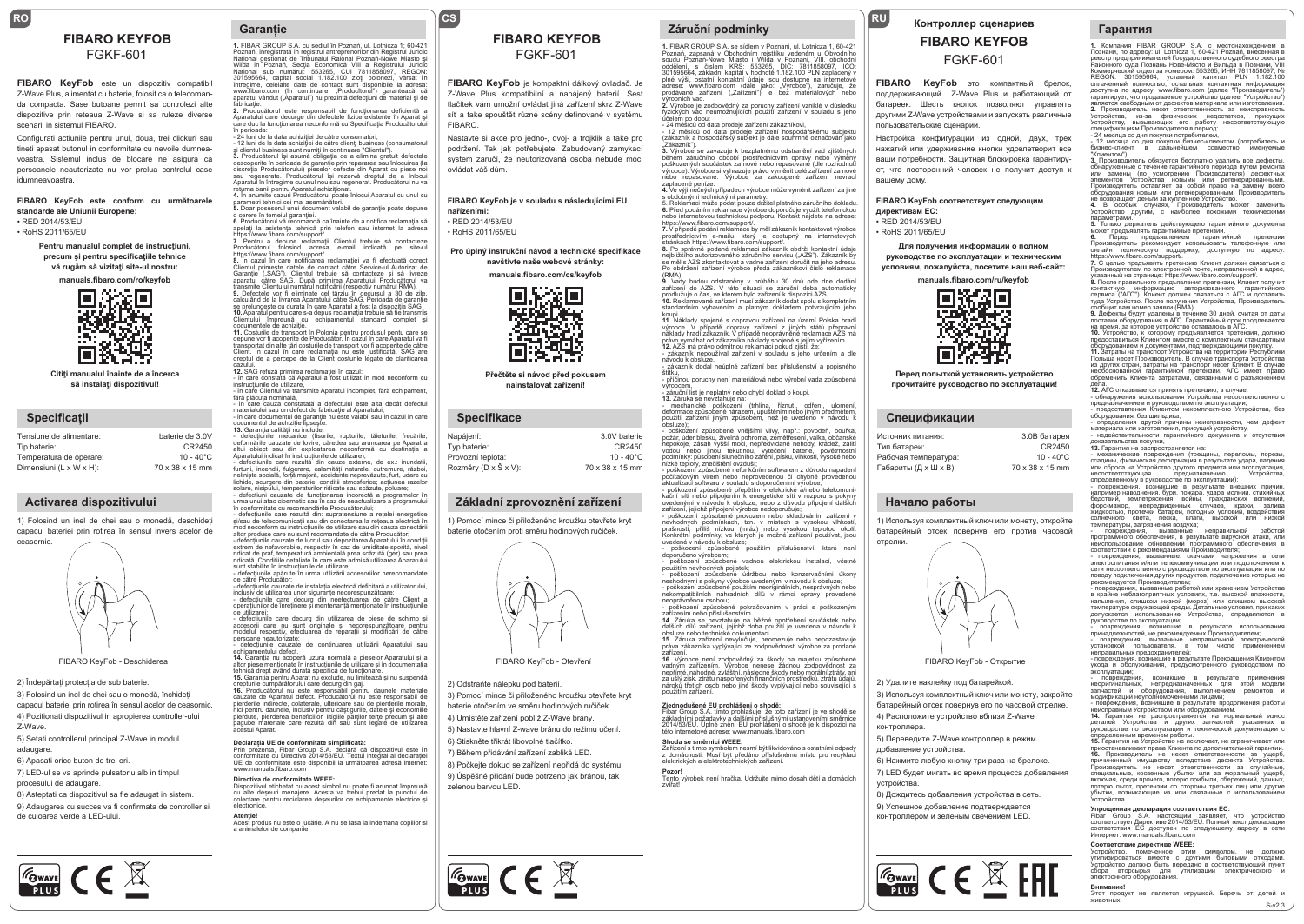## **ET LT** 105439910101 FGKF-601

**FIBARO KeyFob** on väike, patareitoitel Z-Wave Plus juhtmevaba pult. Kuus nuppu võimaldavad juhtida erinevaid Z-Wave võrgus olevaid seadmeid või käivitada eelnevalt loodud stseene.

Häälesta tegevusi, mida saad käivitada ühe, kahe või kolmekordse nupuvajutusega. Sisse-ehitatud turvarezhiim kindlustab selle, et kolmandad isikud ei saa sinu kodu juhtida.

#### **FIBARO KeyFob on vastavuses järgmiste EU direktiividega:** • RED 2014/53/EU

• RoHS 2011/65/EU

#### **Põhjaliku kasutusujuhendi ja tehnilise spetsifikatsiooni jaoks külastage palun veebilehte: manuals.fibaro.com/et/keyfob**

は次回<br>次次数 L

**Lugege kasutusjuhendit enne seadme paigaldamist!**

#### **Spetsifikatsioonid**

| 3.0V patarei        |
|---------------------|
| CR2450              |
| $10 - 40^{\circ}$ C |
| 70 x 38 x 15 mm     |
|                     |

### **Seadme aktiveerimine**

1) Patareisahtli avamiseks pöörake patareisahtli katet võtmerõnga või mündi abil vastupäeva.



2) Eemaldage patarei all asuv isoleerimiskile. 3) Patareisahtli sulgemiseks pöörake patareisahtli katet võtmerõnga või mündi abil päripäeva. 4) Veendu et asud Z-Wave kontrolleri läheduses. 5) Lülita Z-Wave controller seadme lisamise rezhiimi. 6) Vajuta ükskõik millist nuppu kiiresti 3 korda. 7) LED vilgub lisamise protsessi ajal valgena. 8) Oota kuni seade lisatakse süsteemi.

9) Eduka lisamise kinnituseks süttib roheline LED tuli.

 $\frac{1}{\sqrt{2\pi}}$   $\epsilon \in \mathbb{X}$ 

### **Garantii**

**FIBARO KEYFOB**<br>
FIBARO KEYFOB 1. FIBAR GROUP S.A. peakontor asub Poznań'i linnas Lotnicza tn. 1;<br>
FIBARO KEYFOB 1. Akcinė bendrovė FIBAR GROUP S.A., esanti Poz<br>
FIGKF-601 21 Poznań, iregistroca in political character all: mis on tasutud täieulatuslikult, ülejäänud kontaktandmed on saadaval aadressil www.fibro.com (edaspidi niinimetatud Tootia" saadaval aadressii www.fibro.com ( edaspidi niinimetatud "Tootja")<br>annab garantiid, et müüdav seade ( "Seado") ei oma defekte ei<br>materjalis ega ka tootmise käigus.<br>2. Tootja vastutab rikete eest Seadme töös, mis võivad tek

- 24 kuud tarbija ostukuupäevast<br>- 12 kuud ärikliendi ostukuupäevast ( tarbija ja äriklient, edaspidi<br>koos niinimetatud . Klient" ).

koos niinimetatud " Kilent" ).<br>3. Tootia kohustub kõrvaldama tasuta rikkis Seadme komponendid 3. Tootja kohustub kõrvaldama tasuta rikkis Seadme komponendid<br>suute või taastatud detailide vastu, mis on tekkinud garantiiaja<br>perioodil remondi teel või vahetades (Tootja äranägemisel) mite<br>töökorras Seadme komponendid u

tehniliste parameetritega toote vastu. **5.** Üksnes kehtiva garantii omanik võib esitada pretensioonid

garantii korras.<br>6. Enne kaebuse esitamist Tootja soovitab võtta ühendust tehnilise<br>klienditoe telefoni numbril või interneti vahendusel, mis on saadaval<br>veebilehel https://www.fibaro.com/support/.<br>7. Preteniooni esita

veebilehe kaudu, mis asub aadressil https://www.fibaro.com/support/. **8.** Peale korrektse pretensiooni esitamist saab Klient Volitatud Garantiremondi Teeninduse kontaktandmed («ASG»). Klient peab võtma ühendust ja esitama Seadet AGS teenindusse. Peale Seadme kättesaamist teatab Tootja Kliendile taotluse numbri

(RMA).<br>**9.** Defektid saavad parandatud 30 päeva perioodi jooksul alates<br>Seadme väljastamist ASG teenindusele. Garantiiaeg pikenebselle<br>perioodi võrra, mil Seade on olnud ASG teeninduses.

**10.** Klient peab esitama remonditava Seadme kogu komplektis oleva varustusega ja dokumentatsiooniga, mis tõendavad selle ostu. 11. Todija kannab saatekulud, mis on seotud remonditava Seadme<br>saatmisega, vaid Poola riigi piires. Juhul, kui Seadet tranporditakse<br>teistest riikidest, siis saatekulud kannab Klient. Põhjendamatu<br>pretensiooni esitam

- Klient esitas Seaded mitte komplektsena, ilma tarvikute ja sildita, - selgitatud välja muu defekti põhjus, kui materjali defekt või

Seadmele tootmise omane defekt,<br>- garantiidokument ei ole kehtiv ja puudub ostu tõendav dokument.<br>- 3. Kvaliteedi garantii ei laiene:<br>- mehaanliistele kahijustustele (mõrad, murrud, sisselõiked,<br>- meraastused, füüslilne de

märgitud hooldusjuhendis);<br>- kähju välisteguritest, `nagu seda on: üleujutused, tormid,<br>tulekahjud, pikselöögid, loodusõnnetused, maavärinad, sõjad,<br>rahvarahutused, vääramatu jõud, ettenägematud õnnetused,<br>vargused, välike

temperatuur, õhu saastatus; - kahjustused, mis on põhjustatud tarkvara talitushäiretest, arvuti viiruse rünnaku korral, või programmide mitte uuendamisel, mis on Tootja poolt soovituslikud; - kahjustused, mis on tingitud: järskudest muutusest toite- või/ja

telekommunikatsiooni võrgus, või vale ühendus energia võrguga,<br>mis ei vasta hooldusjuhendile või teiste toodete ühendamine, mis<br>Tootja poolt ei ole soovitatavad;<br>- kahjustused, mis on põhjustatud Seadme töö käigus v

hoiustamisel ebasobivates tingimustes, nagu liigne niiskus, tolm, liiga madal (pakane) või kõrge temperatuur. Eritingimused, mille juures on sobilik Seadet kasutada määrab hooldusjuhend; - Kahjustused, mis on tingitud tarvikute kasutamisel, mis ei ole<br>Tootia poolt soovitatud:

.soga poolt soomataa;<br>- kahiustused, mis on tingitud valest elektripaigaldusest, kaasaarva

- kahjustused, mis on tingiud valest elektripaigaldusest, kaasaarva-<br>tud valede kaismete kasutamine;<br>- kahjustused, mis on põhjustatud Kliendi keeldumisega läbi viia<br>hooldus ja remont, mis on märgitud hooldusjuhendis;<br>- ka

- defektid, mis on tingitud tööde jätkamisest vigase Seadmega või

varustusega.<br>**14.** Garantii ei laiene Seadme detailide nende normaalsele **14.** Garantii ei laiene Seadme detailide nende normaalsele<br>kuluvusele ja teistele osadele, mis on mainitud hooldusjuhendis ja<br>tenilises dokumentatioonis, millel on oma teatud kasutusiga.<br>**15.** Garantii Seadmele ei välista

FIBARO KeyFob - Avamine FIBARO KeyFob - Atidarymas mis tulenevad garantiist. **16.** Tootja ei kanna vastutust kahju eest, mis on põhjustatud varale defektse Seadmega. Tootja ei kanna vastutust kaudsete, kõrvaliste,<br>spetsiaalsete, juhuslikke või moraalsete kahjude, kahjustuste eest,<br>sealhulgas ka tulu kaotamise, säästude, andmete, hüvede,<br>pretensioonide kol

#### **Lihtsustatud ELI vastavusdeklaratsioon:**

Käesolevaga kinnitab Fibar Group S.A. seadme vastavust direktiivi 2014/53/EU põhinõuetele ja nimetatud direktiivist tulenevatele teistele asjakohastele sätetele. ELi vastavusdeklaratsiooni täielik tekst on kättesaadav järgmisel internetiaadressil: www.manuals.fibaro.com

**WEEE Direktiiviga ühildumine:**<br>Selle sümboliga seadet ei tohi visata olmeprügi hulka. See tuleb viia<br>elektri-ja elektroonikaseadmete kogumispunkti. **Ettevaatust!**

**tust:**<br>de ei ole mänguasi. Hoida lastele ja loomadele kättesaama tus kohas!

## **FIBARO KEYFOB**

## FGKF-601

**FIBARO KeyFob** yra kompaktiškas, suderinamas su Z-Wave Plus standartu nuotolinio valdymo pultelis su baterija. Šeši mygtukai leidžia jums valdyti kitus įrenginius Z-Wave tinklu ir paleisti įvairias scenas, nustatytas FIBARO sistemoje.

Sukonfigūruokite veiksmus vienam, dviem, trims spustelėjimams ir nuspausto mygtuko laikymui pagal savo poreikius. Integruota užrakinimo sistema užtikrina, kad neleistini asmenys neužvaldytų jūsų namų.

#### **FIBARO KeyFob atitinka šias Europos sąjungos direktyvas:**

• RED 2014/53/EU • RoHS 2011/65/EU

> **Išsamią informaciją apie produktą galite rasti mūsų puslapyje:**

**manuals.fibaro.com/lt/keyfob**



**Prieš naudojimą būtina perskaityti naudojimo instrukciją!**

#### **Techniniai duomenys**

| Maitinimo šaltinis:                | 3.0V baterija       |
|------------------------------------|---------------------|
| Baterija:                          | CR2450              |
| Darbo aplinkos temperatūra:        | $10 - 40^{\circ}$ C |
| Matmenys $(L \times B \times H)$ : | 70 x 38 x 15 mm     |
|                                    |                     |

### **Aktyvavimo žingsniai**

1) Baterijos dangtelis atidaromas plokščiu raktu ar moneta sukant prieš laikrodžio rodyklę.



2) Pašalinkite apsauginę juostelę tarp baterijos ir kontakto.

3) Baterijos dangtelis uždaromas plokščiu raktu arba moneta sukant pagal laikrodžio rodyklę. 4) Padėkite įrenginį šalia pagrindinio Z-Wave valdiklio. 5) Nustatykite "Z-Wave" valdiklį pridėjimo režimu. 6) Tris kartus nuspauskite bet kurį mygtuką. 7) Pridėjimo proceso metu mirksi LED indikatorius. 8) Palaukite, kol įrenginys bus pridėtas sistemoje. 9) Sėkmingai pridėjus, tai patvirtina valdiklis ir žalias LED indikatorius.

 $\boxed{\mathcal{C}_{\text{Gwave}}$   $\mathcal{C} \in \mathbb{X}$ 

1. Akcinė bendrovė FIBAR GROUP S.A., esanti Poznanėje,<br>Lotnicza g. 1, 60-421 Poznań, įregistruota KRS 553265 numeriu<br>Lenkijos juridinių asmenų registro Įmonių registre, kurį tvarko<br>Poznanės-Nowe Miasto ir Wilda apylinkės t mokesčių mokėtojo kodas NIP 7811858097, Lenkijos centrinio statistikos departamento išduotas įmonės kodas REGON: 301595664, įstatinis kapitalas 1.182.100 zł, apmokėtas visiškai,<br>kitus kontaktinius duomenis galima rasti adresu: www.fibaro.com<br>(toliau: "Gamintojas") suteikia garantiją ir užtikrina, kad<br>parduodamas įrenginys ("Įrenginys

trūkumų. **2.** Gamintojas atsako už netinkamą Įrenginio veikimą, kuris kiltų dėl

[renginyje esančių fizinių trūkumų, kurie sąlygotų neatitinkantį<br>Gamintojo specifikacijoje nurodytą veikimą šiuo laikotarpiu:<br>- per 24 mėnesius nuo įsigijimo datos (įsigijant vertolojui),<br>- per 12 mėnesiu nuo įsigijimo dat

**4.** Ypatingais atvejais, gamintojas gali pakeisti Įrenginį į kitą, panašių<br>techninių parametrų įrenginį. **5.** Tik galiojančio garantinio dokumento turėtojas gali teikti skundus

dėl garantijos. **6.** Prieš pateikiant skundą, Gamintojas rekomenduoja pasinaudoti technine pagalba telefonu arba internetu https://www.fibaro. com/support/.

**7.** Norėdamas pateikti skundą Klientas privalo susisiekti su Gamintoju elektroniniu adresu, kuris nurodytas https://www.fibaro.-

com/support/<br>a. Wizbagus teisingai skundo priėmimo procedurą, Klientas gaus<br>Autorizuoto garantinio serviso kontaktinius duomenis ("AGS"),<br>Klientas privalo susislekti ir pristatyti [rengini AGS. [rengini] gavęs<br>Samintojas i

laikotarpiu, kuomet Įrenginys buvo paliktas AGS žinion. **10.** Pagal skundą Kliento pristatomas Įrenginys privalo būti pateiktas kartu su visa standartine komplektacija ir pirkimą paliudijančiais

dokumentais.<br>11. Gamintojas padengs pagal skundą pristatomo Įrenginio<br>transporto išlaidas Lenkijos Respublikos teritorijoje. Transporto iš<br>kitų šalių atvejais, transportavimo išlaidas privalės padengti<br>Klientas. Esant nepa

Klientui išlaidas, susijusias su klausimo aiškinimu.

**12.** AGS atsisako priimti skundą šiais atvejais:<br>- nustačius, kad Įrenginys buvo eksploatuojamas ne pagal paskirtį ir naudojimo instrukciją, - Klientui pateikus nekompleksišką Įrenginį, be papildomos įrangos,

be gamintojo identifikavimo lentelės, - nustačius kitą trūkumo priežastį, nei Įrenginio medžiagos ar

gamybos trūkumai, - garantinio dokumento negaliojimo ir pirkimo dokumento stokos

vejais. ave<sub>vias.</sub><br>13. Kokybės garantija neapima:<br>- mechaniniu pažeidimu (itrūkimai. pažeidimai. prapiovos. - mechaninių pažeidimų (įtrūkimai, pažeidimai, prapiovos,<br>nutrynimai, fizinės deformacijos dėl smūgio, nukritimo arba numetus<br>ant [renginio kitą daiktą arba eksploatuojant [rengini ne pagal<br>paskirtį, kuri nurodyta naudojim

spindulių, smėlio, drėgmės, žemos temperatūros, aukštos arba<br>žemos temperatūros, oro užterštumo poveikio:

žemos temperatūros, oro užterštumo poveikio;<br>- pažeidimų, kuriuos sukelia neteisingai veikinačios kompiuterinės<br>programnės, dėl kompiuterių virusų atakos, arba neaktualizavus<br>programinės įrangos pagal Gamintojo nurodymus;<br> tinkluose, arba pasijungus prie elektros tinklo ne pagal naudojimo instrukciją arba pajungus kitus gaminius, kurių pajungimo

Gamintojas nerekomenduoja.<br>5. pažeidimų veikiant arba sandėliuojant [renginį ekstremaliai<br>nepalankiomis sąlygomis, t.y. esant didelei drėgmei, dideliam dulkių<br>kiekiui, pernelyg žemai (šaltis) arba pernelyg didelei aplinkos

naudojimo; - pažeidimų dėl netinkamai veikiančios vartotojo elektros

instaliacijos, tarp kitko dėl netinkamų saugiklių naudojimo; - pažeidimų, kurie susidarė atsisakius Klientui aptarnavimo<br>instrukcijoje nurodytu priežiūros ir aptarnavimo veiksmu:

instrukcijoje nurodytų priežiūros ir aptarnavimo veiksmų;<br>- pažeidimų dėl neoriginalių, netinkamų konkrečiam modeliui<br>atsarginių detalių ir papildomos įrangos naudojimo, remontuojant ir<br>modifikuojant Įrenginį neturintiems

Įrenginiu arba papildoma įranga, **14.** Garantija netaikoma natūraliam Įrenginio elementų bei kitų,

naudojimo instrukcijoje arba techninėje dokumentacijoje nurodytų ir<br>turinčių ribotą veikimo laiką detailų susidėvėjimui.<br>15. Įtenginio garantija nepanaikina, neapriboja bei nesustabdo<br>Kilento teistų pagal netinkamos kokybė prarasta nauda, santaupomis, duomenimis, interesais, trečiųjų asmenų pretenzijomis bei kita žala, kylančia dėl Įrenginio ir jo

**Supaprastinta ES attikties deklaracija:**<br>Šiuo Fibar Group S.A. deklaruoja, kad šis įrenginys attiinka esminius<br>reikalavimus ir kitas 2014/53/EU Direktyvos nuostatas. Visas ES<br>attikties deklaracijos tekstas prieinamas šiuo

**Atitikimas WEEE direktyvai:**

Siuo simboliu pažymėto įrenginio negalima pakartotinai perdirbti<br>arba išmesti kartu su komunalinėmis atliekomis. Naudotojas privalo<br>perduoti sunaudotą įrenginį į nurodytą atliekų perdirbimo punktą.

naudojimo.

**Dėmesio!** Šis produktas nėra žaislas. Saugoti nuo vaikų ir gyvūnų!

### **FIBARO KeyFob** ir ar baterijām darbināma Z-Wave Plus saderīga kompakta tālvadības pults. Sešas pogas

FGKF-601

**LV**

ļauj jums kontrolēt citas ierīces Z-Wave tīklā un palaist dažādus scenārijus, kas definēti FIBARO sistēmā.

**Garantija FIBARO KEYFOB**

1. FIBAR GROUP S.A. no Poznaņas, Lotnicza iela 1, 60-421<br>Poznaņa (Poznań), kas reģistrēta Poznaņas-Nove Mjasto un Vildas<br>Rajona tiesas Valsts tiesas reģistra 8. saimnieciskās darbības<br>nodaļā (Sąd Rejonowy Poznań-Nowe Miast VIII Wydział Gospodarczy KRS) ar numuru: 553265, NIP (nodokļu maksātāja identifikācija Nr.) 7811858097, REGON (uzņēmuma Nr.): 301595664, pamatkapitāls 1 182 100 PLN, kas pilnībā apmaksāts,<br>pārējā kontaktinformācija ir pieejama tīmekļa vietnes adresē:<br>www.fibaro.com (turpmāk tekstā - "Ražotājs") garantē, ka pārdotā<br>ierīce ("lerīce") ir brīva no ma trūkumiem. **2.** Ražotājs ir atbildīgs par nepareizu Ierīces darbošanos, kas izriet no Ierīces fiziskajiem defektiem, kuru dēļ Ierīce darbotos neatbilstoši<br>Ražotāja specifikācijai norādītajos periodos:<br>- 24 mēneši pēc datuma, kad pirkumu veica patērētājs,

- 12 mēneši pēc datuma, kad pirkumu veica biznesa klients<br>(patērētājs un biznesa klients kopā saukti "Klients").<br>3. Ražotājs apnemas bezmaksas novērst defektus, kas atklāti<br>garantijas periodā, veicot lerīces bojāto daļu re

neatgriež naudu par iegādātu Ierīci. **4.** Īpašos gadījumos Ražotājs var mainīt Ierīci uz citu Ierīci ar vislīdzīgākajiem tehniskajiem parametriem. **5.** Tikai derīga garantijas dokumenta īpašnieks var iesniegt garantijas prasību.<br>**6.** Pirms tiek iesniegts garantijas pieteikums, Ražotājs iesaka<br>sazināties ar tehnisko palīdzību pa tālruni vai izmantot tehnisko<br>palīdzību tiešsaistē adresē https://www.fibaro.com/support/. **7.** Lai iesniegtu garantijas pieteikumu, Klientam ir jāsazinās ar Ražotāju, izmantojot e-pasta adresi, kas norādīta tīmekļa vietnē

https://www.fibaro.com/support/<br>https://www.fibaro.com/support/setable algorithms://www.fibaro.com/setable/arantijas servisa (AGS) kontaktinformāciju. Klientam ir jāsazinās ar<br>AGS un jānogādā tam lerīce. Pēc lerīces saņemš

Ierīce atradās AGS rīcībā. **10.** Ierīce, par kuru iesniegts garantijas pieteikums, Klientam

jänogädä kopä ar standarta aprīkojumu un pirkumu apliecinošiem<br>10. letrons, par kuru iesniegts garantijas pieteikums, transporta<br>11. letroes, par kuru iesniegts garantijas pieteikums, transporta<br>12. letrons, par kuru iesni

- tiek konstatēts, ka Ierīce tika lietota neatbilstoši paredzētajam mērķim un lietošanas instrukcijai, - Klients nogādājis nepilnīgu Ierīci bez aprīkojuma un pases datu plāksnītes, - tiek konstatēts defekta iemesls, kas nav Ierīces materiāla vai ražošanas defekts, - garantijas dokuments vai pirkumu apliecinošs dokuments nav

- mehāniskiem bojājumiem (plaisas, lūzumi, griezumi, nobrāzumi,<br>fiziskas deformācijas, kas saistītas ar kritumu, triecienu vai cita<br>priekšmeta nomešanu uz lerīces vai lerīces ekspluatāciju<br>neatbilstoši lerīces

nstrukcija);<br>· bojājumiem, kas radušies ārējo apstākļu ietekmes dēļ, piemēram plūdi, vētra, ugunsgrēks, zibens, dabas katastrofas, zemestrīce, kara darbības, pilsoņu nemieri, nepārvarama vara, neparedzēti negadījumi, zādzība, appludināšana, akumulatora šķidruma<br>noplūde, laika apstākļi; saules staru, smilšu, mitruma, augstas vai<br>zemas temperatūras, gaisa piesārņojuma ietekme;<br>- bolējumiem, ko izraisīja neatbilstoša programma telekomunikāciju tīklā, vai izveidojot savienojumu ar tīklu tādā veidā, kas neatbilst lietošanas instrukcijai, vai pievienojot citus produktus<br>kuru savienošanu Ražotāis neiesaka: kuru savienošanu Ražotājs neiesaka;<br>- bojājumiem, ko izraisa lerīces darbs vai uzglabāšana ļoti<br>nelabvēlīgos apstākļos, t.i. augsts mitrums, putekļi, pārāk zema<br>(sals) vai pārāk augstāka temperatūra. Detalizēti apstākļi, k - bojājumiem, kas radušies, izmantojot piederumus, ko neiesaka Ražotājs;

- bojājumiem, kas radušies saistībā ar lietotāja bojāto elektrības<br>sistēmu, tostarp izmantojot nepareizus drošinātājus;<br>- bojājumiem, kas radušies, Klientam neveicot uzturēšanas vai<br>apkaļpošanas darbības, kas norādītas lie - bojājumiem, kas radušies, turpinot lietot bojātu Ierīci vai tās aprīkojumu. **14.** Garantija neattiecas uz Ierīces un citu lietošanas instrukcijā un tehniskā dokumentācijā minēto detaļu, kurām ir konkrēts kalpošanas mūžs, dabisko nolietojumu.<br>15. Garantija lerīcei neizslēdz, neierobežo un neatceļ Klienta<br>tiesības, kas izriet no likumiskās garantijas.<br>16. Ražotājs neatbild par nejaušiem, īpašiem, izrietošiem vai<br>lerīce. Ražo morālajiem kaitējumiem vai zaudējumiem, tostarp, bet ne tikai, atrauto peļņu, ietaupījumiem, zaudētiem datiem, zaudētiem labumiem, trešo pušu prasībām vai citiem zaudējumiem, kas izriet

**Vienkāršota ES atbilstības deklarācija:**<br>Ar šo Fibar Group S.A. deklarē, ka šī ierce atbilst Direktīvas<br>2014/53/EU būtiskajām prasībām un citiem ar to saistītajiem<br>noteikumiem. Pilns ES atbilstības deklarācijas teksts ir

**EEIA direktīvas atbilstība:** Ierīce, kas marķēta ar šo simbolu nedrīkst tikt izmesta kopā ar citiem sadzīves atkritumiem. Tā jānodod savākšanas punktos pārstrādāšanai kopā ar elektrisko un elektronisko iekārtu atkritumiem.

Šis produkts nav rotaļlieta. Sargāt no bērniem un mājdzīvniekiem!

izskatīšanu. **12.** AGS atsakās pieņemt garantijas sūdzību, ja:

derīgs. **13.** Kvalitātes garantija neattiecas uz:

no vai ir saistīti ar Ierīces lietošanu.

**Uzmanība!**

noteikumiem. Pilns ES atbilstības deklarācijas<br>šādā interneta vietnē: www.manuals.fibaro.com

instrukcijā);

Konfigurējiet darbības vienam, diviem vai trim pogas klikšķiem un pogas turēšanai, lai tās atbilstu visām jūsu vajadzībām. Iebūvētā pults bloķēšanas sistēma nodrošinās, ka nepiederošas personas nevarēs kontrolēt Jūsu mājās vadības sistēmu.

#### **FIBARO KeyFob atbilst šādām ES direktīvām:** • RED 2014/53/EU

• RoHS 2011/65/EU

#### **Lai skatītu pilnu lietošanas rokasgrāmatu un tehniskos datus, lūdzu, apmeklējiet mūsu tīmekļa vietni:**

**manuals.fibaro.com/lv/keyfob**



**Pirms ierīces uzstādīšanas izlasiet lietošanas rokasgrāmatu!**

**Tehniskie dati**

Baro Bate

| Barošanas avots:                 | 3.0V baterija       |
|----------------------------------|---------------------|
| Baterijas veids:                 | CR2450              |
| Darba temperatūra:               | $10 - 40^{\circ}$ C |
| Izmēri $(G \times P \times A)$ : | 70 x 38 x 15 mm     |

### **Ierīces aktivizēšana**

2) Noņemiet izolējošo uzlīmi zem baterijas. 3) Izmantojot komplektā iekļauto atslēgas gredzenu vai monētu, aizveriet akumulatora vāciņu, pagriežot to

6) Nospiediet jebkuru pogu trīs reizes.

 $\frac{1}{\sqrt{2}}$   $\frac{1}{\sqrt{2}}$ 

4) Dodieties ar ierīci galvenā Z-Wave kontroliera tuvumā. 5) Pārslēdziet galveno Z-Wave kontrolieri ierīču

FIBARO KeyFob - Atvēršana

7) Pievienošanas procesa laikā LED mirgos baltā krāsā. 8) Pagaidiet, kamēr pievienojamā ierīce tiks pievienota

9) Galvenais Z-Wave kontrolieris parādīs apstiprinājumu par veiksmīgu ierīces pievienošanu un ierīces LED

pulksteņa rādītāja virzienā.

Pievienošanas režīmā.

sistēmai.

mirgos zaļā krāsā.

1) Izmantojot komplektā iekļauto atslēgas gredzenu vai monētu, atveriet akumulatora vāciņu, pagriežot to pretēji pulksteņrādītāja virzienam.